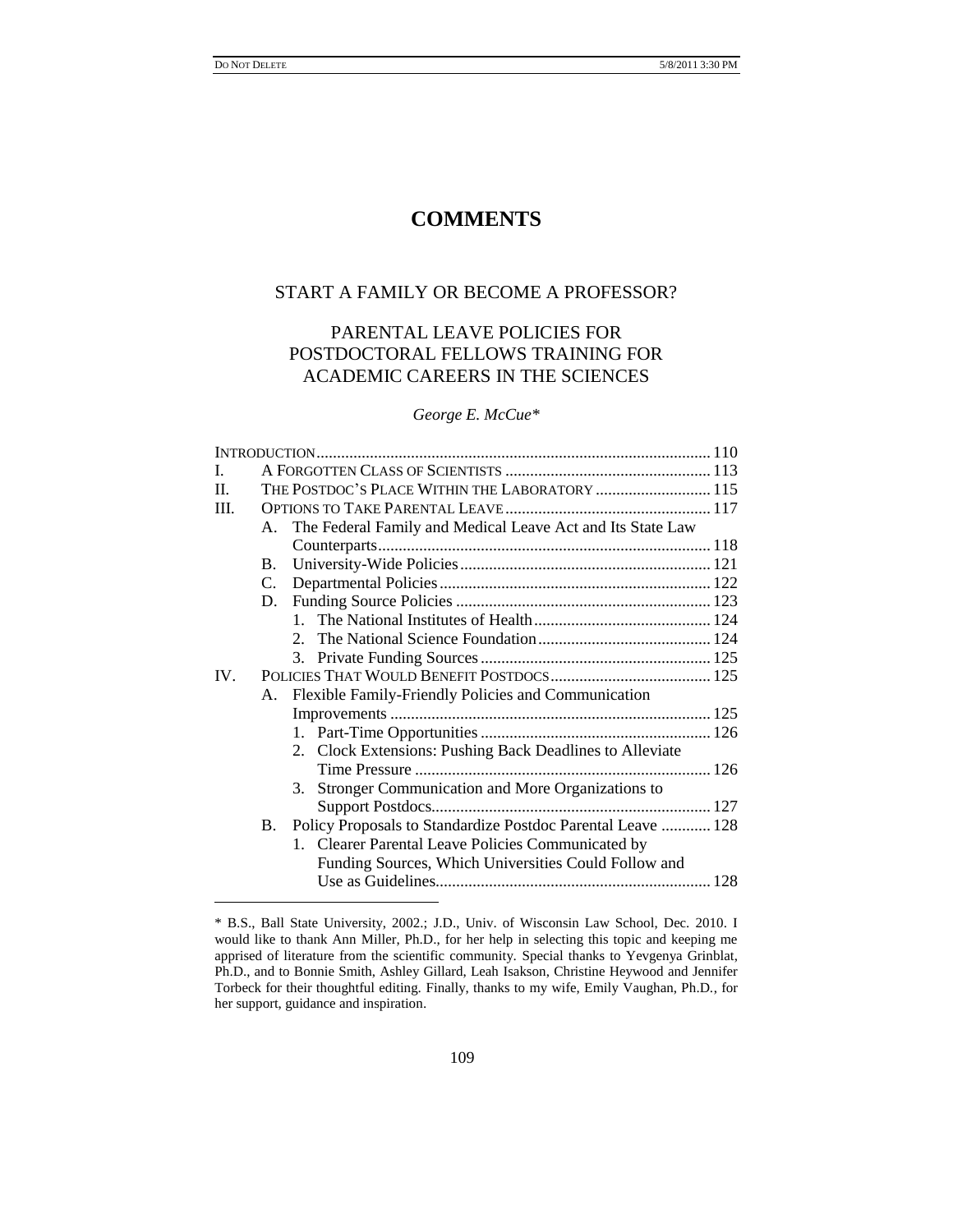$\overline{\phantom{a}}$ 

### 110 *WISCONSIN JOURNAL OF LAW, GENDER & SOCIETY* [Vol. XXVI:1

| 2. A Single Employee Classification of Postdocs, Regardless     |  |  |
|-----------------------------------------------------------------|--|--|
| of Whether the Postdoc is Individually- or University-          |  |  |
|                                                                 |  |  |
| LEGAL SOLUTIONS TO ENCOURAGE FAMILY-FRIENDLY POLICIES           |  |  |
| AND TO ENSURE COMPLIANCE WITH EXISTING LAW 130                  |  |  |
| A. Title VII: Protecting Employees from Discrimination 131      |  |  |
|                                                                 |  |  |
|                                                                 |  |  |
| B. Title IX: Protections from Discrimination Within Educational |  |  |
|                                                                 |  |  |
|                                                                 |  |  |
|                                                                 |  |  |
|                                                                 |  |  |

### **INTRODUCTION**

A biology research scientist could spend twenty-nine years, perhaps more, in school and training positions before being ready to search for permanent employment at a university. These twenty-nine years include thirteen years of grade school followed by four years of undergraduate education, seven years of graduate (doctoral) education<sup>1</sup> working in a laboratory as a research assistant  $(RA)$ <sup>2</sup>, and five years of postdoctoral training.<sup>3</sup> From kindergarten to completion of a postdoctoral fellowship, the researcher would look back on the better part of three decades of preparation on her<sup>4</sup> path to independent research.

<sup>1.</sup> *See* Donald Kennedy, Editorial, *Getting Older*, SCIENCE 323 (2002) (citing the average doctorate in the United States as lasting seven years); OFFICE OF ACADEMIC PLANNING & ANALYSIS, UNIV. OF WISCONSIN-MADISON OFFICE OF THE PROVOST, *Average Time to Graduate Degree, by Major and by Degree Level* (2009), *available at* http://apa.wisc.edu/degrees/Graduate Time to Degree.pdf. Between the 2004-05 and 2008-09 school years, the average time to complete a biological science doctorate at the University of Wisconsin-Madison ranged between 5.9 and 6.3 years.

<sup>2.</sup> Lucy M. Stark, *Exposing Hostile Environments for Female Graduate Students in Academic Science Laboratories: The* McDonnell Douglas *Burden-Shifting Framework as a Paradigm for Analyzing the "Women in Science" Problem*, 31 HARV. J.L. & GENDER 101, 132 (2008). Typically, an RA receives a monthly stipend and does not pay tuition. *Id*. at 133. The median age to receive a biology doctorate in the United States is 31.4 years old. NAT"L SCI. FOUND., DOCTORATE RECIPIENTS FROM U.S. UNIVERSITIES: SUMMARY REPORT 2007-08 (2009), a*vailable at* http://www.nsf.gov/statistics/nsf10309/pdf/nsf10309.pdf.

<sup>3.</sup> Stark*, supra* note 2, at 121 (stating "[p]ostdoctoral fellowships in the biological sciences usually last around five years" and even suggesting that in the biological sciences, multiple fellowships are customary before moving on to a faculty-level position). Of course, there is one more all-important step to true job security at a university—tenure. Because this writing focuses on the postdoctoral fellowship, it will not discuss the timeline and challenges new professors face in attaining a tenured professorship.

<sup>4.</sup> For conciseness, pronouns in this writing will be attributed to the female sex (i.e., "her"). However, most parental leave policies and issues in question can affect both sexes. Therefore, unless referring specifically to pregnancy, female pronouns are interchangeable with male pronouns (i.e., "his"). This is an important point because men who take family care-taking responsibilities can be discriminated against, perhaps sometimes in violation of the Family and Medical Leave Act. *See* Joan C. Williams & Nancy Segal, *Beyond the*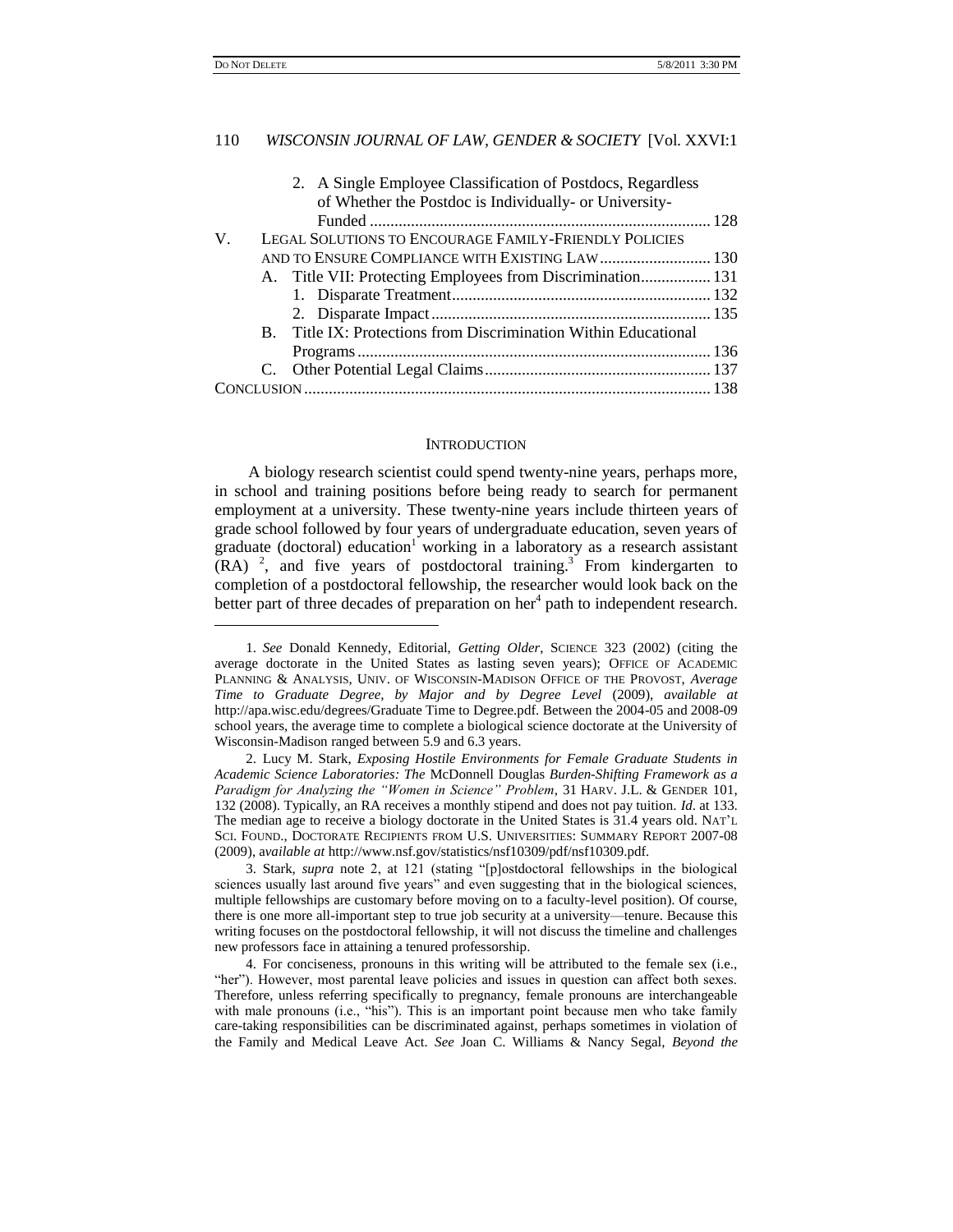$\overline{a}$ 

### 2011] *START A FAMILY OR BECOME A PROFESSOR?* 111

Of course, that does not account for the number of years a new professor will struggle to achieve tenure and funding for her research.<sup>5</sup>

The average age for a researcher to receive her first major grant is now forty-two years old.<sup>6</sup> Most professors are approaching or already in middle age by the time they have reached the professional benchmark of securing tenure.<sup>7</sup> After looking at the immense amount of time and work that a research scientist faces before becoming professionally established, one might wonder—where does starting a family fit in?

Many scientists will make family-related decisions during the training stages of their careers, particularly after earning their doctorate degrees.<sup>8</sup> Postdoctoral fellows, or postdocs<sup>9</sup>, conduct research in a university research laboratory under the supervision of a professor who manages the laboratory.<sup>10</sup> The postdoctoral fellowship is a temporary position usually lasting several years. This fellowship is in many ways a segue between student and employee. A postdoc does not take classes. She typically receives a stipend, usually monthly, which seems like a normal paycheck. However, the fellowship is still a training position and not considered a job in many respects. These features can lead to problems and ambiguity regarding employment benefits.<sup>11</sup> A prime

6. NAT"L RESEARCH COUNCIL, BRIDGES TO INDEPENDENCE: FOSTERING THE INDEPENDENCE OF NEW INVESTIGATORS IN BIOMEDICAL RESEARCH 1 (2005).

8. *See id*. at 2-3.

*Maternal Wall: Relief for Family Caregivers Who Are Discriminated Against on the Job*, 26 HARV. WOMEN'S L.J. 77, 92, 101-02 (2003). As will be discussed in this writing, many of the policies in question will affect more females than males.

<sup>5.</sup> According to the most recent memorandum from the University of Wisconsin-Madison, approximately 42% of female faculty are promoted to tenured positions within six years, and 64% are promoted within nine years. Memorandum from Margaret Harrigan, Office of Academic Planning & Analysis, Univ. of Wisconsin-Madison, to Steve Stern, Damon Williams, Julie Underwood, Committee on Women in the University (Mar. 12, 2009), *available at* http://apa.wisc.edu/Diversity/FacStaff\_\GenderEthnic\_200809\_MH.pdf. The corresponding percentages for men are 55% within six years, and 70% within nine. *Id*. Those figures reflect tenure clock extensions, which a significant proportion of both men and women received. *Id*.

<sup>7.</sup> The average age to reach tenure extended past thirty-nine years old as of 2003, compared to thirty-six years old in 1985. MARC GOULDEN ET AL., STAYING COMPETITIVE: PATCHING AMERICA"S LEAKY PIPELINE IN THE SCIENCES 6 (2009), *available at* http://www.americanprogress.org/issues/2009/11/pdf/women\_and\_sciences.pdf.

<sup>9.</sup> "Postdoc" is common shorthand for "postdoctoral fellowship," particularly when referring to the person in the position as opposed to the position itself. For the sake of conciseness, the term "postdoc" is used from here forward when referring to people in that position, while the term "postdoctoral fellowship" is used when referring to the position itself.

<sup>10.</sup> *See* Geoff Davis, *Doctors Without Orders: Highlights of the Sigma Xi Postdoc Survey*, AM. SCIENTIST, May-June 2005 (Supp.), at 1, 1, *available at* http://www.sigmaxi.org/postdoc/highlights.pdf.

<sup>11.</sup> *See id*. at 1-2.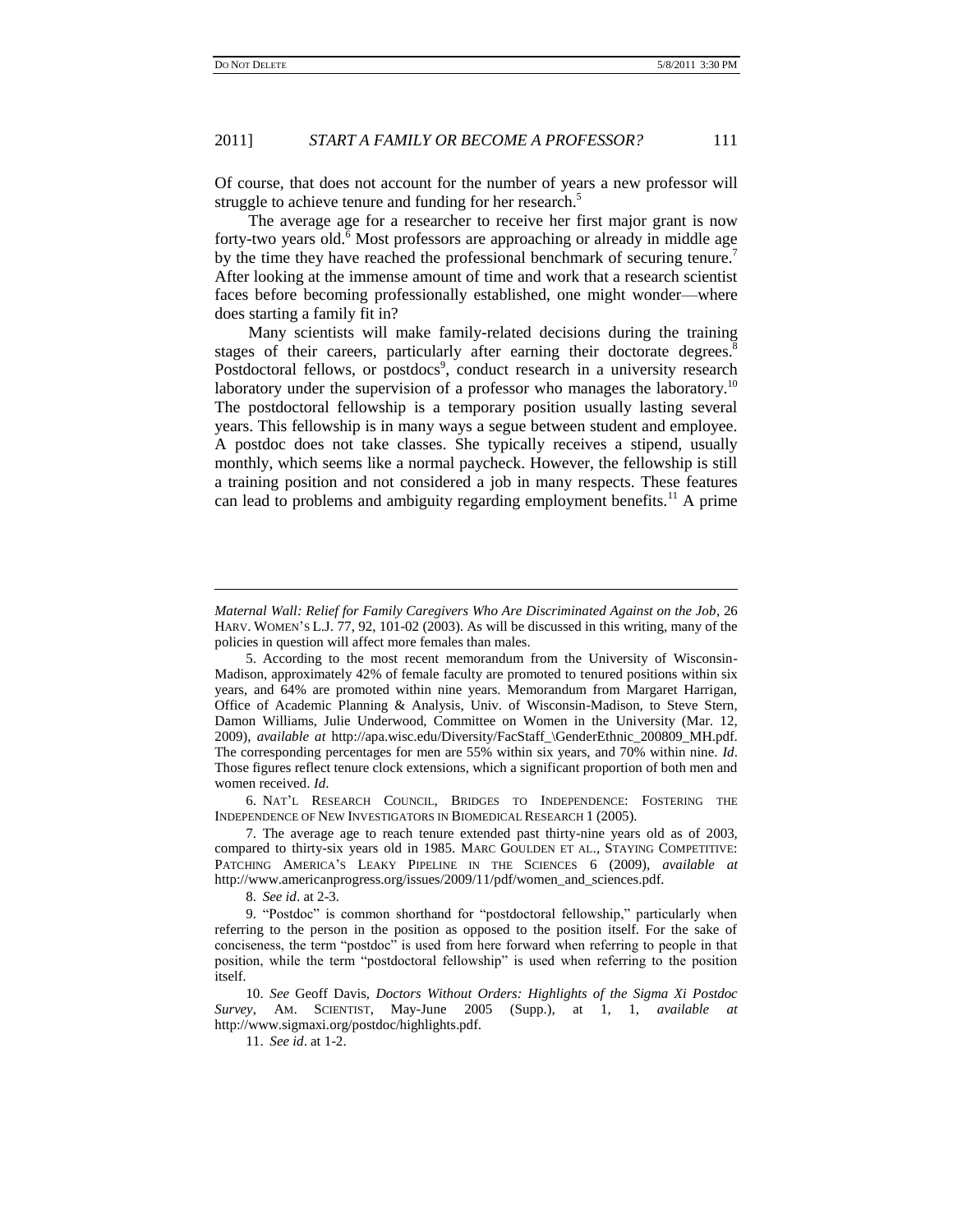$\overline{\phantom{a}}$ 

# 112 *WISCONSIN JOURNAL OF LAW, GENDER & SOCIETY* [Vol. XXVI:1

example of this ambiguity is the lack of clear parental leave policies when a postdoc becomes pregnant.<sup>12</sup>

This writing will explore the current state of parental leave policies for postdocs and weigh solutions to help reform the current policy. The writing uses examples from the biological sciences.<sup>13</sup> Although the discussion could apply to any program employing postdocs, $14$  this discussion often focuses on the biological sciences because biology programs now enroll a higher number of women than other science programs.<sup>15</sup> Higher numbers of mothers and potential mothers mean that parental leave policies currently have the broadest impact in this discipline (although parental leave policies indisputably affect men as well). In addition, the biological sciences are an appropriate point of focus because it currently has one of the longest roads to professional stability out of the research sciences.<sup>16</sup> Earning a doctorate degree in most of the

<sup>12.</sup> "Parental leave" encompasses what has been traditionally referred to as "maternity leave," but is more expansive because it covers both parents, and in some cases more than simply pregnancy and childbirth. Many of the policies examined in this writing may apply even beyond parental leave, extending to other kinds of "family leave" (for example, the Family Medical Leave Act allows leave to care for an aging parent or disabled family member). *See* Family and Medical Leave Act (FMLA) of 1993, 29 U.S.C. § 2601 (2006). Because this writing focuses on family leave associated with parenting, the term "parental leave" will be used in all instances unless specifically referring to leave due to pregnancy (in which case "maternity leave" may be used).

<sup>13.</sup> "Biological sciences" can include many different specific disciplines. For example, the University of Wisconsin-Madison"s Women in Science and Engineering Leadership Institute considers the following departments to be included: Agronomy, Animal Science, Bacteriology, Biochemistry, Dairy Science, Entomology, Food Microbiology & Toxicology, Food Science, Genetics, Horticulture, Nutritional Sciences, Plant Pathology, Forest Ecology & Management, Natural Resources - Wildlife Ecology, Kinesiology, Nelson Institute for Environmental Studies, Botany, Communicative Disorders, Zoology, Anatomy, Anesthesiology, Biostatistics & Medical Informatics, Family Medicine, Medical Genetics, Obstetrics & Gynecology, Medical History & Bioethics, Human Oncology, Medicine, Dermatology, Medical Microbiology, Medical Physics, Neurology, Neurological Surgery, Oncology, Ophthalmology & Visual Sciences, Orthopedics & Rehabilitation, Pathology & Laboratory Medicine, Pediatrics, Pharmacology, Biomolecular Chemistry, Physiology, Population Health Sciences, Psychiatry, Radiology, Surgery, School of Pharmacy, Animal Health & Biomedical Sciences, Medical Sciences, Pathobiological Sciences, Comparative Biosciences, Surgical Sciences. This paper is primarily concerned with research biology programs that perform laboratory research and employ postdocs.

<sup>14.</sup> Note that this includes postdoctoral fellowships in other academic disciplines such as chemistry and physics, as well as postdoctoral fellowships provided by private employers. Also, although there is such a thing as an "industry" postdoctoral fellowship, this writing focuses on the traditional academic postdoctoral fellowship at a university. For a discussion of the differences between academic and industry postdoctoral fellowships, see Lesley McKarney, *Inside the Industrial Postdoc Experience*, SCI. CAREERS (June 20, 2003), *available at* http://sciencecareers.sciencemag.org/career\_magazine/previous\_issues/articles/ 2003\_06\_20/noDOI.262611639775010726.

<sup>15.</sup> *See* Stark, *supra* note 2, at 111 tbl.1.

<sup>16.</sup> *See id*. at 121.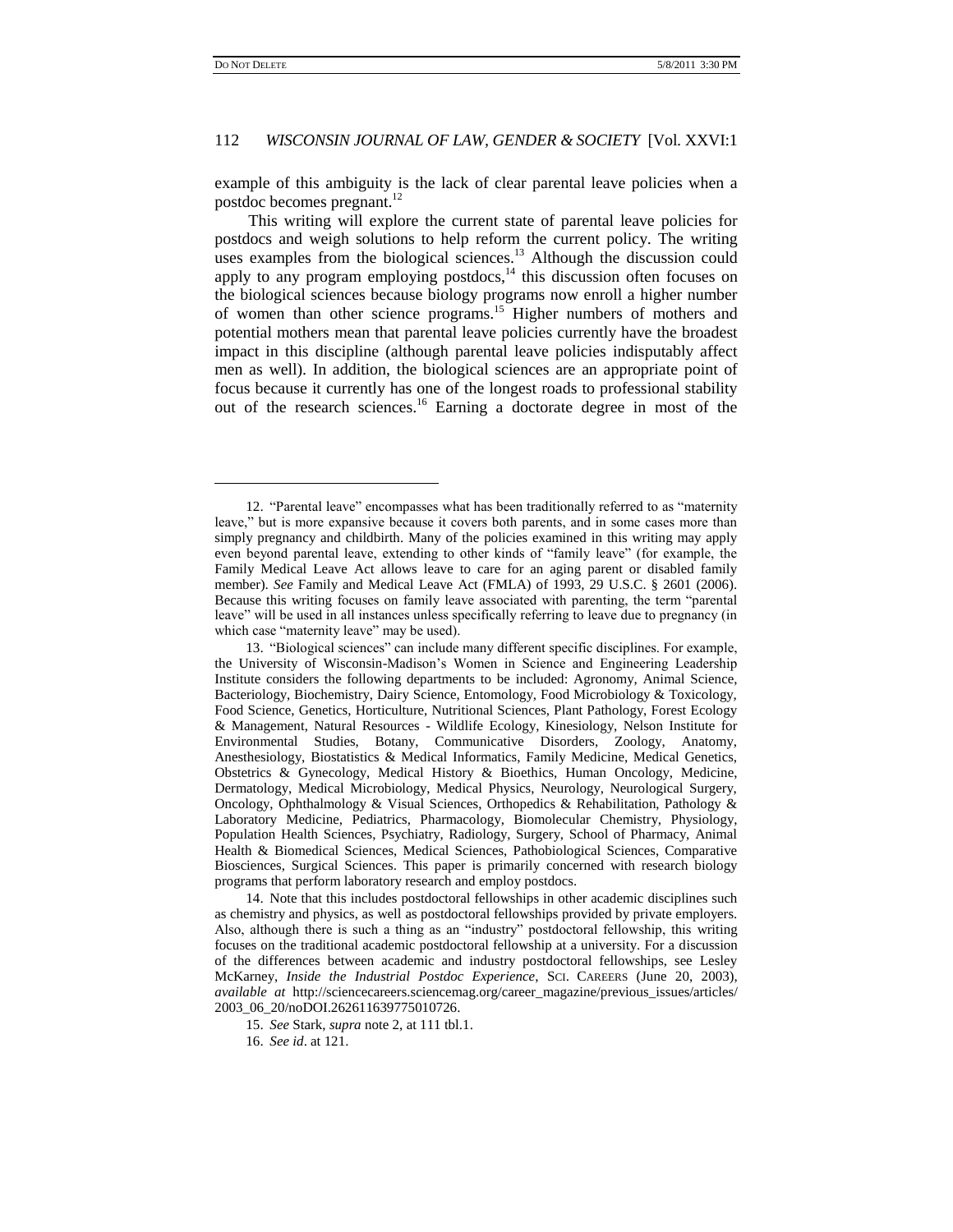biological sciences typically takes between five and seven years.<sup>17</sup> Over the past few decades, this period has steadily increased.<sup>18</sup>

This writing will progress from an introduction of the problem to an analysis of solutions through policy and law to remedy it, exploring the likelihood of success and costs involved. Part I introduces the postdoctoral fellowship, which is in many respects a forgotten class in limbo between student and employee. Part II explains the mechanics of how a postdoctoral fellowship fits within the research laboratory structure at universities with regard to funding and employment. Part III then explores existing parental leave options for postdocs, from the Family and Medical Leave Act (FMLA), to university policies. Part IV proposes family-friendly and other clarifying policies that would benefit postdocs who choose to start a family. Part V assesses legal solutions to help attain those policies, exploring pregnancy"s legally-protected status and methods to enforce compliance with antidiscrimination law. Finally, the conclusion includes a conceptualization of a "model" parental leave policy, combining several successful innovations and reforms.

### I. A FORGOTTEN CLASS OF SCIENTISTS

This writing focuses on parental leave options for what could be termed as a "forgotten class" of scientists—postdocs.<sup>19</sup> Sometimes thrown into the same group as students and other times considered employees or faculty, $^{20}$  today's postdocs will be tomorrow's research university faculty.<sup>21</sup>

Parental leave policies for postdocs are particularly important for several reasons. Many of these reasons pertain to both female and male postdocs, but

 $\overline{\phantom{a}}$ 

<sup>17.</sup> *See* Kennedy, *supra* note 1. *See generally* Letter to the Editor, *The Paucity of Grants Among Young Scientists*, 298 SCIENCE 2327-28 (2002) (letters commenting on Kennedy"s article, contending that his figures on length of doctorates and postdoctoral fellowships were *under*estimates if anything).

<sup>18.</sup> *See* Kennedy, *supra* note 1.

<sup>19.</sup> Both the National Institutes of Health and the National Science Foundation define the term "postdoctoral scholar" as the following: "An individual who has received a doctoral degree (or equivalent) and is engaged in a temporary and defined period of mentored advanced training to enhance the professional skills and research independence needed to pursue his or her chosen career path." Letter from Norka Ruiz Bravo, Deputy Director for Extramural Research, National Institutes of Health and Kathie L. Olsen, Deputy Director, National Science Foundation, to Alyson Reed, Executive Director, National Postdoctoral Association (Jan. 29, 2007), *available at* http://grants.nih.gov/training/Reed\_Letter.pdf.

<sup>20.</sup> For example, in statistics compiled by the University of Wisconsin-Madison"s Office of Academic Planning and Analysis, postdocs appear to not be included in either "student" or "faculty" statistics.

<sup>21.</sup> Although academic postdoctoral fellowships can and do precede jobs outside of academia, the postdoctoral fellowship is traditionally defined as very specific training to prepare for a career in a university laboratory. *See* Karen Christopherson, *Postdoc Production*, SCI. CAREERS (Aug. 30, 2002), http://sciencecareers.sciencemag.org/ career\_magazine/previous\_issues/articles/2002\_08\_30/noDOI.15442684455129763462. Jobs outside of academia include working in areas such as the biotech industry, science

writing, scientific patent law, or consulting. *Id*.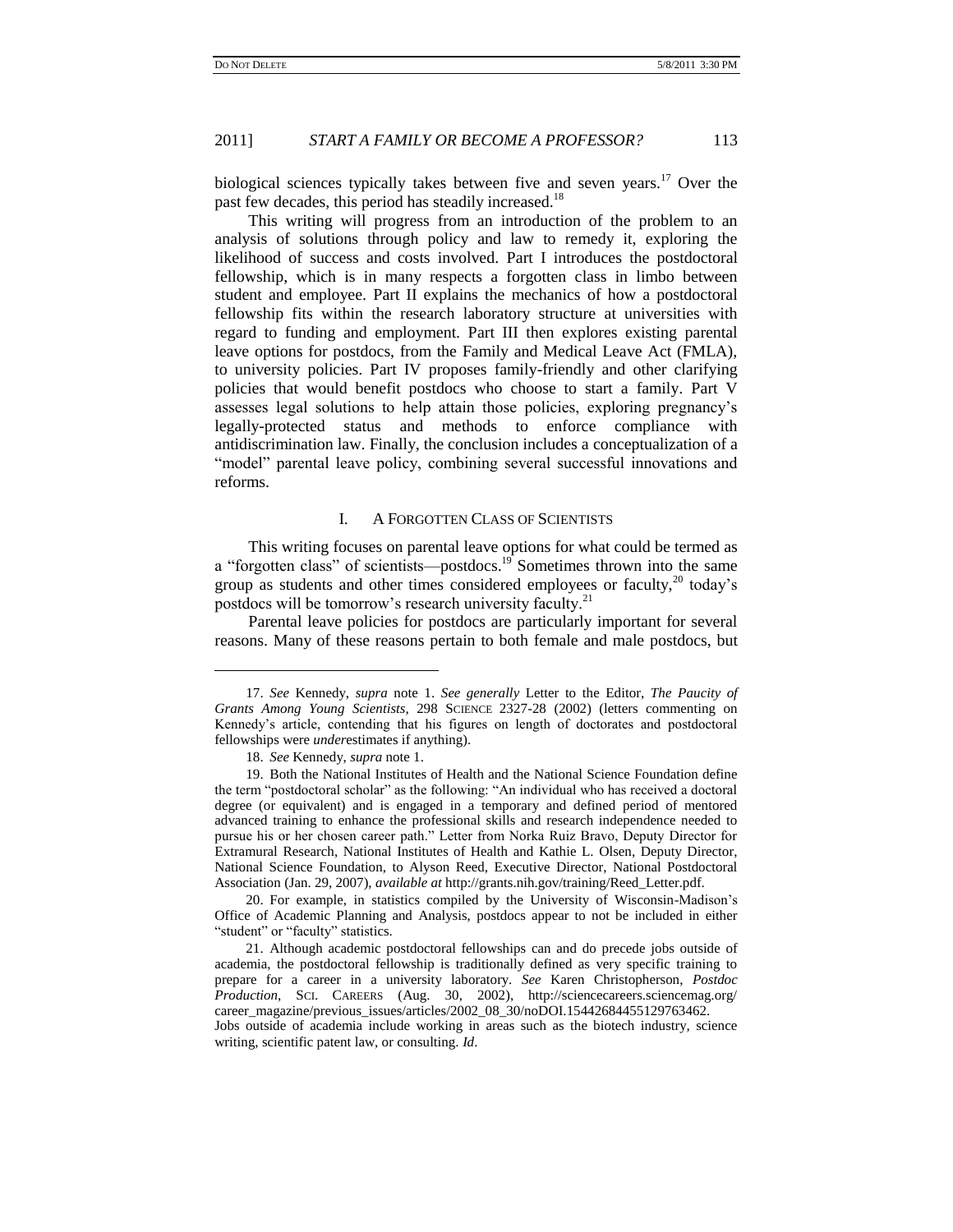$\overline{\phantom{a}}$ 

# 114 *WISCONSIN JOURNAL OF LAW, GENDER & SOCIETY* [Vol. XXVI:1

particularly pertain to females who are or may become pregnant. First and most importantly, most postdocs are at an age when people commonly have or raise children, and when pregnancy carries the fewest risk factors regarding the health of both mother and child.<sup>22</sup> A 2003 survey found that 34% of U.S. postdocs had children.<sup>23</sup> Second, postdocs are not highly paid, especially taking into consideration their level of education and training.<sup>24</sup> They are especially vulnerable to financial pressures and therefore are not well-situated to take unpaid time off to start a family.<sup>25</sup> Third, the postdoctoral fellowship's complicated and often ambiguous employee status means that many benefit policies are often poorly communicated or not in place at all.<sup>26</sup>

Finally, policies that poorly serve work-family balance can cause wouldbe faculty to leave science, especially academic science with its intense demands.<sup>27</sup> According to one study, only 36% of female postdocs—and 52% of male postdocs—considered the tenure-track career at a research university to be "family friendly."<sup>28</sup> Another study found that women who had children within five years of receiving their doctorate were 24% less likely than their male counterparts to gain tenure within twelve to fourteen years of earning the doctorate.<sup>29</sup> This is a costly trend for the nation. When an individual drops out

23. Davis, *supra* note 10, at 4.

24. *Id*. at 6 (comparing the median salary of the postdoc survey respondent, \$38,000, to the median salary for a worker with a bachelor's degree, cited as \$45,000).

25. Typical stipend levels for postdoctoral fellowships range from \$37,740 to \$52,068, depending on years of (postdoctoral) experience. *See Ruth L*. *Kirschstein National Research Service Award (NRSA) Stipend and Other Budgetary Levels Effective for Fiscal Year 2009*, NAT"L INSTS. OF HEALTH (Jan. 13, 2010), http://grants.nih.gov/grants/guide/noticefiles/NOT-OD-09-075.html [hereinafter *NRSA Stipend*].

26. For example, a search for benefits eligibility for postdocs at the University of Wisconsin-Madison yielded only a chart intended to be a "summary" for research assistants and postdocs. *See Eligibility of Postdoctoral Fellows/Trainees and Research Associates for Various University Benefits*, UNIV. OF WIS.-MADISON, http://www.grad.wisc.edu/admin/hr/ info/benefitschart.pdf (last updated June 7, 2010). Most of the web addresses on the chart, including the referral to the benefits policy in its entirety, were not active.

<sup>22.</sup> Although postdocs" ages can vary widely, a recent study found the majority (58%) of postdocs within the age range of thirty to thirty-five years old. Davis, *supra* note 10, at 4; *see* Kathleen Kunkle Gilbert, *Northwestern University School of Law's Two Year Work Requirement and Its Possible Effects on Women: Another Tile in the Glass Ceiling?*, 12 AM. U. J. GENDER SOC. POL'Y & L. 69, 104-11 (asserting that Northwestern's work requirement for law school applicants inherently discriminates against women by ignoring the fact that women have a finite time period in which to have children). Scientific evidence exists of the decreasing level of fertility in women after they reach the age of thirty. *See id*. at 105 (citing American College of Obstetricians and Gynecologists, *Pregnancy After 30* (1985)). After that age, there are also higher risks for pregnancy-complicating health concerns such as high blood pressure and diabetes, and also for miscarriages. *See id*. Pregnancies later than the age of thirty-five have a higher risk for certain conditions such as preeclampsia. *Id*. at 106.

<sup>27.</sup> *See* GOULDEN ET AL., *supra* note 7, at 14-15.

<sup>28.</sup> *Id*. at 17.

<sup>29.</sup> Mary Ann Mason & Marc Goulden, *Do Babies Matter? The Effect of Family Formation on the Lifelong Careers of Academic Men and Women*, ACADEME, Nov.-Dec. 2002, at 21, 24, *available at* http://www.aaup.org/AAUP/pubsres/ academe/2002/ND/Feat/Maso.html.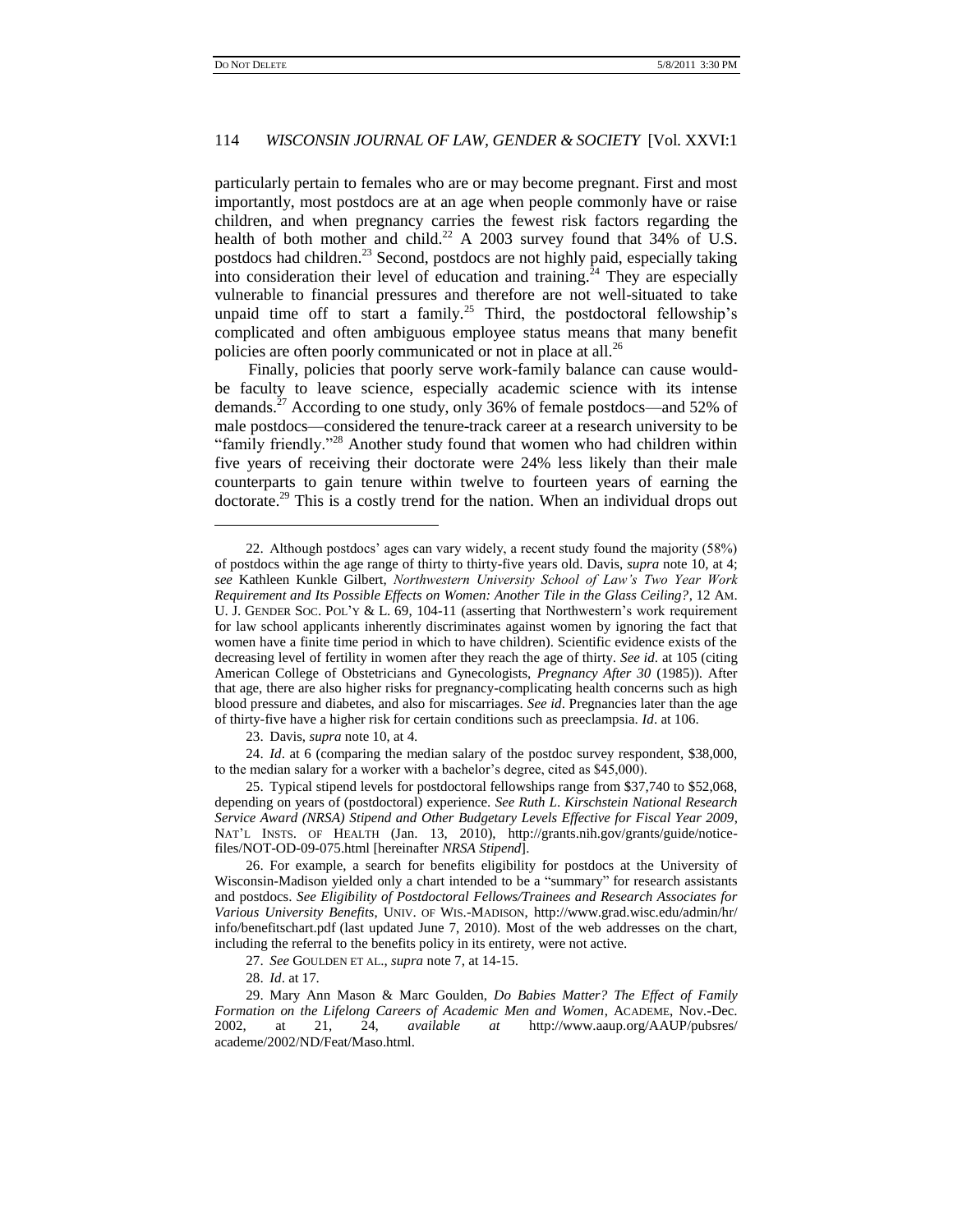$\overline{\phantom{a}}$ 

### 2011] *START A FAMILY OR BECOME A PROFESSOR?* 115

of academic science after years of training (which is subsidized through grants by the federal government and often, state education), it results in a huge loss of investment to taxpayers.<sup>30</sup> Although this writing does not assume that "fixing" parental leave will totally reverse such trends, it does argue that the loss of talented scientists can be mitigated by well-communicated, familyfriendly policies, such as equitable parental leave for postdocs.

# II. THE POSTDOC"S PLACE WITHIN THE LABORATORY

A brief description of the structure of a university research lab is necessary to understand the funding process and the relationship between postdocs and professors. Postdocs conduct research on behalf of the laboratory under the direction of a professor who guides the research, although postdocs perform more independently than RAs (doctoral students).<sup>31</sup> Unlike most RAs, postdocs often secure their own funding from outside the university to support their research, which includes paying for their salary.<sup>32</sup> The largest and most prevalent funding source for biology research is the National Institutes of Health (NIH), which provides grants for research aimed at producing medical benefit.<sup>33</sup> Other funding sources include the National Science Foundation (NSF) and private funding sources such as the American Cancer Society  $(ACS).$ <sup>34</sup>

A professor, who in this context is often referred to as a principal investigator  $(PI)^{35}$ , runs her own laboratory.<sup>36</sup> Although the university will provide some support, a PI typically must secure funding from many of the same sources mentioned (NIH, NSF, private sources) to fund her laboratory.<sup>37</sup> That funding allows the PI to buy the materials and equipment for research and

<sup>30.</sup> Mary Ann Mason, Op-Ed., *A Look at the PhD Problem*, THE DAILY CALIFORNIAN (Jan. 22, 2010, 12:45 AM), https://www.law.berkeley.edu/7438.htm.

<sup>31.</sup> *See, e*.*g*., *Definitions for Research Associate, Postdoctoral Fellow, Postdoctoral Research Associate and Related Classifications*, UNIV. OF S. CAL., http://www.usc.edu/dept/personnel/comp/researchassociatedefinitions.pdf (last visited Apr.  $16, 2011$ ).

<sup>32.</sup> For a list of biology postdoctoral fellowship funding sources compiled by the University of California-Berkeley, see *Postdoctoral Fellowships in the Biological Sciences*, U.C. BERKELEY SPONSORED PROJECTS OFFICE, http://www.spo.berkeley.edu/Fund/ biopostdoc.html (last visited Apr. 16, 2011).

<sup>33.</sup> Statutorily authorized by 42 U.S.C. § 241(a)(3) (2006).

<sup>34.</sup> *Postdoctoral Fellowships*, *supra* note 32.

<sup>35.</sup> Although this term is commonly used in the laboratory setting, it technically describes the professor"s position with regard to funding and is not a professor"s actual job title with the university. *See Glossary & Acronym List*, NAT"L INSTS. OF HEALTH, http://grants.nih.gov/grants/glossary.htm (last visited Apr. 16, 2011) (defining "principal investigator" as "[a]n individual designated by the grantee to direct the project or activity being supported by the grant. He or she is responsible and accountable to the grantee and NIH for the proper conduct of the project or activity.").

<sup>36.</sup> *See* Stark, *supra* note 2, at 132, 147.

<sup>37.</sup> *See* Sarah Webb, *Business Sense: Starting an Academic Lab*, SCI. CAREERS (July 17, 2009), http://sciencecareers.sciencemag.org/career\_magazine/previous\_issues/articles/ 2009\_07\_17/caredit.a0900088.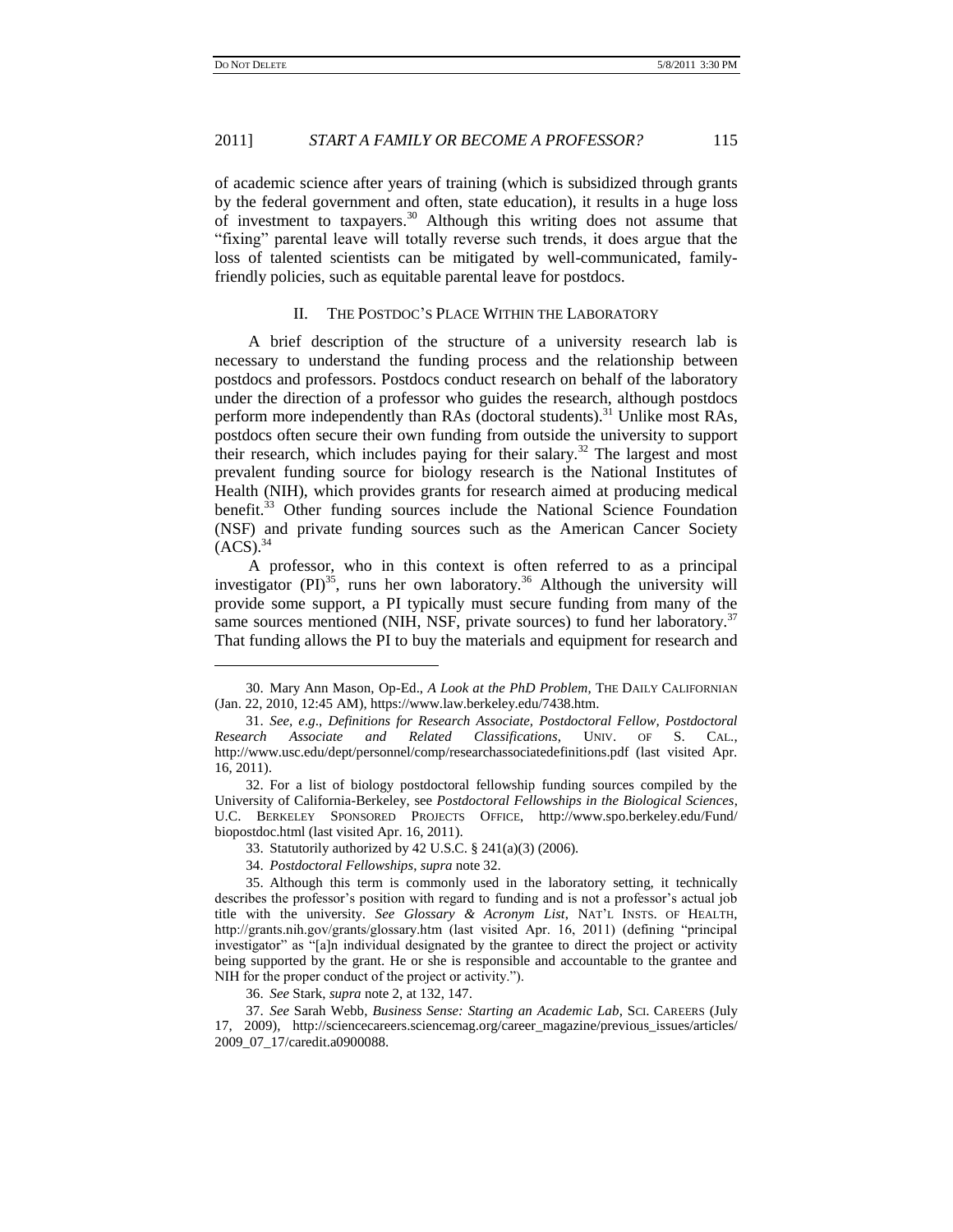hire staff.<sup>38</sup> A laboratory's staff can include undergraduates (usually working a few hours per week),  $RAs$ ,<sup>39</sup> postdocs (although many postdocs secure their own funding, it is also possible that PIs may partially or totally fund their postdocs with general laboratory funding), and technicians.<sup>40</sup> In essence, the PI manages an operation similar to a small business or franchise.<sup>41</sup>

Of course, research laboratories are a part of larger structures departments and universities. Individual laboratories belong to academic departments, headed by departmental chairs.<sup>42</sup> For example, the University of Wisconsin-Madison"s Zoology Department oversees more than twenty facultyrun research laboratories.<sup>43</sup> Academic departments are part of the larger university. These three levels—laboratory, department and university—come into play with regard to laboratory staff members" employment and benefits.

From a laboratory worker's perspective, however, the PI is the "boss" and often, in practical respects, "the human resources department."<sup>44</sup> The PI heading the laboratory hires staff, decides how work will be conducted, and usually makes determinations regarding many benefits such as time off.<sup>45</sup> This model of employment can be problematic. PIs, even if they are brilliant scientists, may not have the background and information at their disposal to address the human resources aspects of the job, such as when a staff member becomes pregnant and wants to know her options.<sup>46</sup>

 $\overline{\phantom{a}}$ 

40. Laboratory technicians are support positions that do not necessarily require a doctorate, assisting other staff members with technical aspects of their respective research. *See* Webb, *supra* note 37.

43. *Zoology Faculty Research Interests*, UNIV. OF WIS.-MADISON DEP"T OF ZOOLOGY, http://www.zoology.wisc.edu/faculty/zoofaclist.html (last visited Apr. 16, 2011).

44. *See* Stark, *supra* note 2, at 147-48.

45. *See id*.

<sup>38.</sup> *See id*.

<sup>39.</sup> In the case of RAs, the PI"s laboratory budget usually pays that student"s tuition to the university, and also a monthly stipend to the RA. The amount of stipend can vary greatly by area of the country, institution, department and funding source. NIH grants, such as the Kirschstein National Research Service Award, specify stipend levels that have become de facto guidelines for stipend levels. In 2009, those annual stipend levels were \$20,976 for predoctoral researchers (RAs). NAT"L INSTS. OF HEALTH, *supra* note 25; *see also* Clinton Parks, *The Wild World of Doctoral Funding*, SCI. CAREERS (Apr. 7, 2006), http://sciencecareers.sciencemag.org/career\_magazine/previous\_issues/articles/2006\_04\_07/ noDOI.13555482768542130956.

<sup>41.</sup> *Id*.; *cf*. Stark, *supra* note 2, at 147 ("Each PI runs his or her lab like a private 'fiefdom,' with minimal departmental or institutional oversight of internal laboratory practices").

<sup>42.</sup> *See* Cathy Ann Trower, *Alleviating Tenure Torture*, SCI. CAREERS (Aug. 10, 2001), http://sciencecareers.sciencemag.org/career\_magazine/previous\_issues/articles/2001\_08\_10/ noDOI.10553693740778769025.

<sup>46.</sup> Joan Williams, Distinguished Professor of Law, Univ. of Cal.-Hastings, Denice D. Denton Distinguished Lecture at the Univ. of Wis.-Madison (Oct. 2, 2009), *available at* http://mediasite.engr.wisc.edu/Mediasite/Viewer/?peid=bd6dccd1d4db4719b813b6d4b5a344 5b.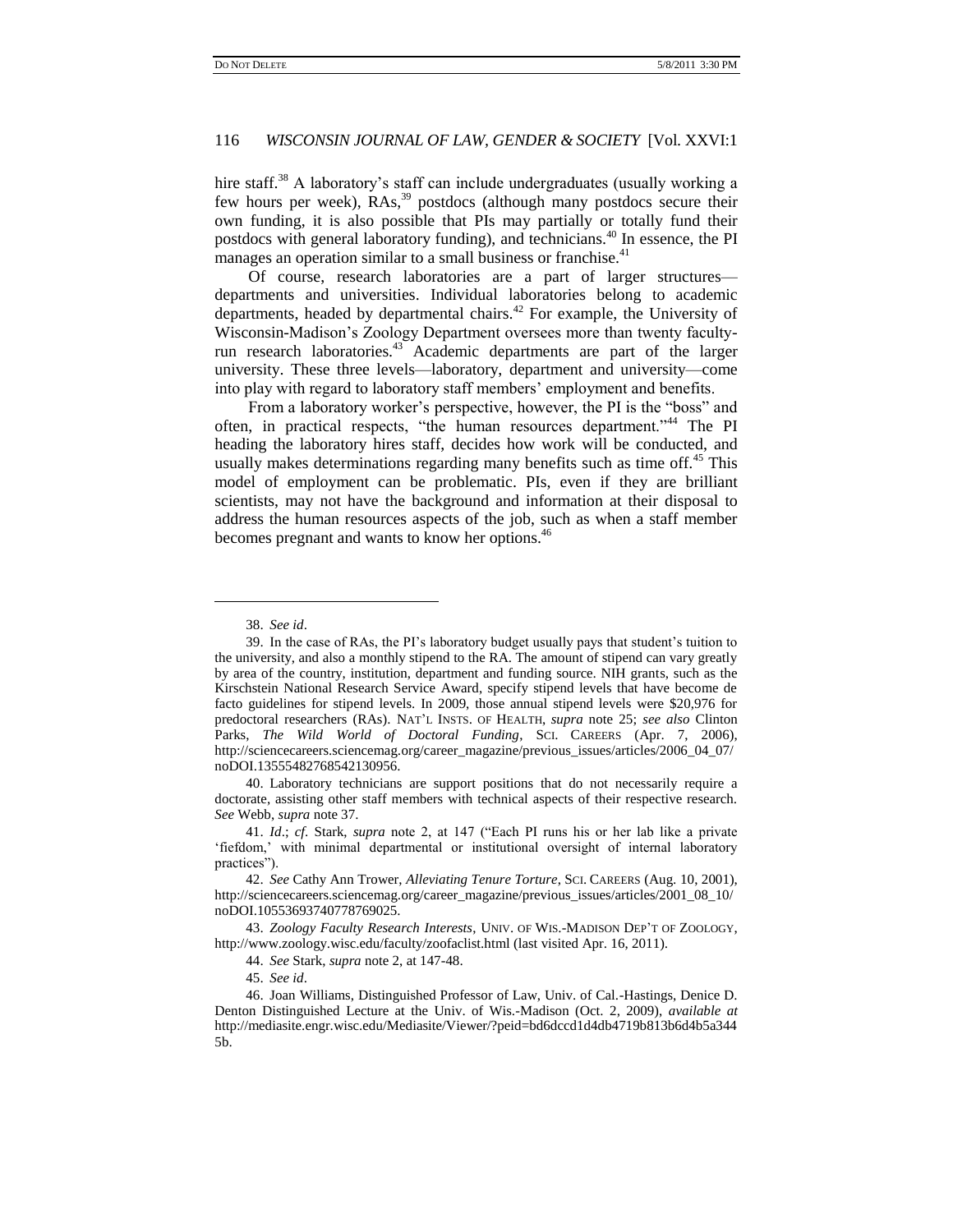#### III. OPTIONS TO TAKE PARENTAL LEAVE

When seeking options to take parental leave for a pregnancy, the postdoc will likely discuss her situation with her PI. Typically, the postdoc and PI make arrangements for the postdoc to take some time off as paid parental leave, perhaps using informal policies like vacation.<sup>47</sup> However, there are potential problems with this practice. The process leaves a huge amount of discretion with the PI, which can be problematic if the PI chooses to not accommodate the postdoc.<sup>48</sup> As one attorney has noted, "[y]ou can"t solve an institutional problem with an individual accommodation."<sup>49</sup>

In a related vein, the PI may *want* to give the postdoc time off, but her arms may be tied by the laboratory's funding pressures.<sup>50</sup> To look at it another way, it is unfair for the PI to lose the productivity of a staff member without that productivity being compensated or accommodated for in some way.<sup>51</sup> As noted in Part II"s overview of academic laboratory operations, PIs apply for and receive laboratory funding from sources outside the university (in the same way that many postdocs secure their own individual funding).<sup>52</sup> Therefore, the PI's future lifeline of funding is dependent upon research results that will secure future funding.<sup>53</sup> Despite where the funding comes from, research is a collaborative process. Giving the postdoc a "charitable" amount of time off means a longer absence of a key staff member of the laboratory.<sup>54</sup> The PI may feel that her laboratory cannot afford additional time without such an experienced staff member who helps mentor and collaborate with other laboratory workers.

If the postdoc is paid through the general laboratory funding, there is a direct productivity cost that must be made up elsewhere.<sup>55</sup> However, even when the postdoc receives her own individual funding from outside the university, the PI may feel compelled to provide stopgap coverage or assume other indirect costs. For example, if the postdoc"s funding source does not give parental leave but it does allow two weeks of paid vacation for the postdoc, the PI might offer additional time off paid through the general lab funding. The larger point is that unless the leave is sanctioned and supported by the larger institutions—the

 $\overline{\phantom{a}}$ 

<sup>47.</sup> *See* GOULDEN ET AL., *supra* note 7, at 4.

<sup>48.</sup> *See id*. at 17, 32.

<sup>49.</sup> Williams & Segal, *supra* note 4, at 82 (quoting Anne Weisberg in Joan Williams & Cynthia Thomas Calvert, *Balanced Hours: Effective Part-Time Policies for Washington Law Firms: The Project for Attorney Retention, Final Report, Third Edition*, 8 WM. & MARY J. WOMEN & L. 357, 393 (2002)).

<sup>50.</sup> *See* GOULDEN ET AL., *supra* note 7, at 17, 32.

<sup>51.</sup> *See id*. at 31.

<sup>52.</sup> *See* Webb, *supra* note 37; *see also* Emma Hitt, *Faculty Positions: Seeking the Skills for a Successful Career in Academia*, SCI. CAREERS (Jan. 25, 2008), http://sciencecareers.sciencemag.org/career\_magazine/previous\_issues/articles/2008\_01\_25/ science.opms.r0800046.

<sup>53.</sup> *Id*.

<sup>54.</sup> *See* GOULDEN ET AL., *supra* note 7, at 31.

<sup>55.</sup> *See id*.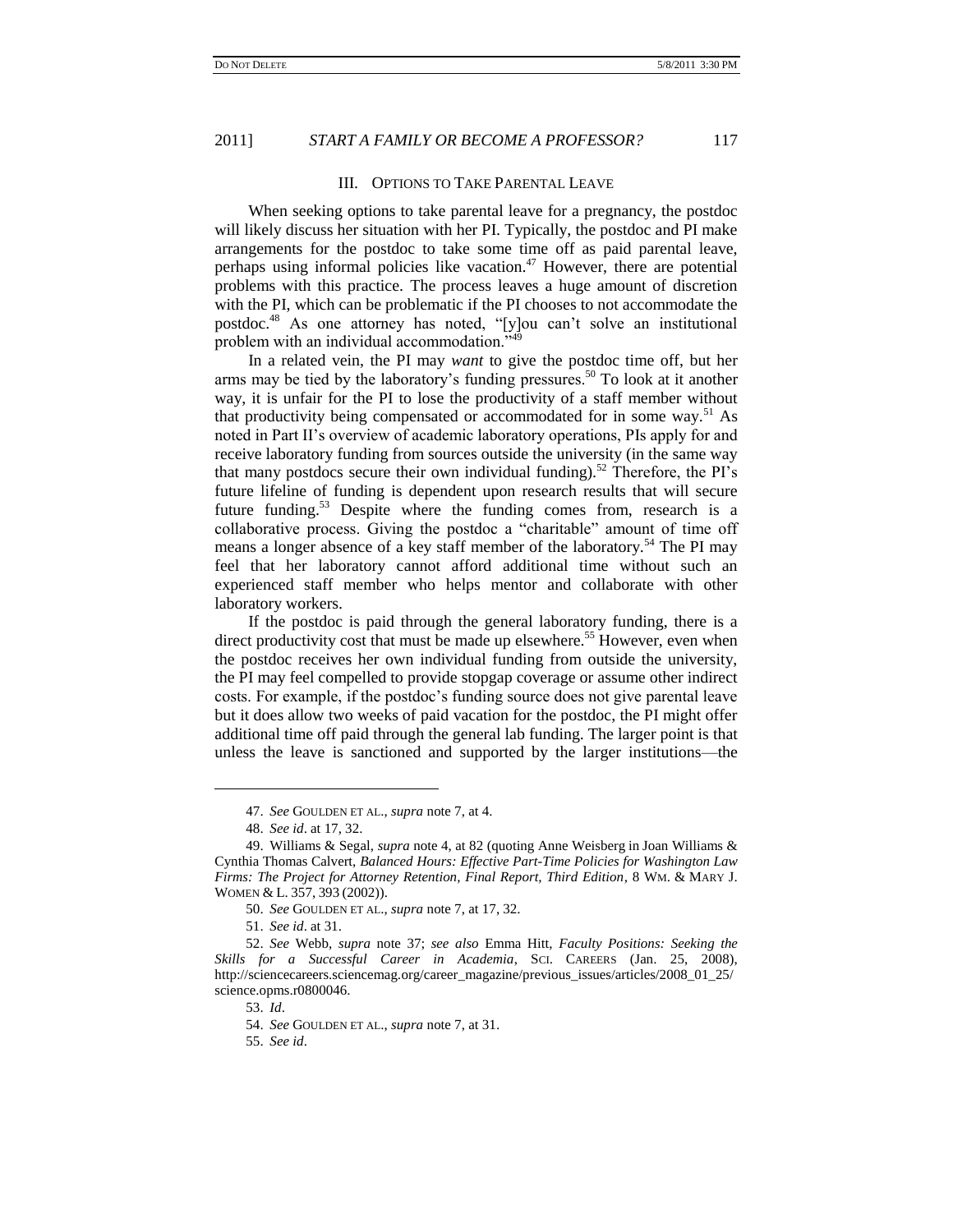department, university, and/or funding agency—the PI and her laboratory must absorb the burden.<sup>56</sup>

Therefore, knowing if the postdoc is entitled to parental leave by law or policy, and to what extent, are important considerations for the PI in deciding to exercise any sort of discretion in a determination. There are two primary considerations. The first consideration is whether the PI is required by law to give the postdoc time off. The second consideration is whether the time off is paid, and if so, by whom. The following laws and policies may apply.

# *A. The Federal Family and Medical Leave Act and Its State Law Counterparts*

The Family and Medical Leave Act (FMLA) entitles eligible employees to up to twelve weeks of unpaid leave for family-related purposes such as pregnancy with continued medical benefits such as health insurance.<sup>57</sup> The FMLA applies to employees who have worked for at least one year and have met minimum hour requirements.<sup>58</sup>

If an employer violates the FMLA by not providing the mandated leave or terminating the employee in retaliation for taking such leave, the employee may bring a private action.<sup>59</sup> The employee may sue to recover actual lost wages, salary and benefits arising from the violation, plus interest and in some cases liquidated damages equal to the amount of the aforementioned compensatory damages and interest.<sup>60</sup> Courts have determined that the FMLA does not give plaintiffs a right to collect punitive damages.<sup>61</sup>

Many states have their own laws allowing unpaid parental leave in a similar fashion to the FMLA. $^{62}$  Employers must allow eligible employees to

 $\overline{\phantom{a}}$ 

61. Keene v. Rinaldi, [127 F. Supp. 2d 770, 772 \(M.D.N.C. 2000\)](http://www.lexis.com/research/buttonTFLink?_m=49edb4ae7f720a27f71a43b04e28a142&_xfercite=%3ccite%20cc%3d%22USA%22%3e%3c%21%5bCDATA%5b2001%20U.S.%20Dist.%20LEXIS%2025683%5d%5d%3e%3c%2fcite%3e&_butType=3&_butStat=2&_butNum=95&_butInline=1&_butinfo=%3ccite%20cc%3d%22USA%22%3e%3c%21%5bCDATA%5b127%20F.%20Supp.%202d%20770%5d%5d%3e%3c%2fcite%3e&_fmtstr=FULL&docnum=1&_startdoc=1&wchp=dGLbVtz-zSkAb&_md5=9460edfc90558ed767f1b7068755076f)

<sup>56.</sup> *Id*. ("[W]hen researchers paid by grants need family leave or modification of duties[,] it puts [PIs] in a very difficult position, wanting to support the individual but also knowing that their research projects will likely suffer.")

<sup>57.</sup> 29 U.S.C. § 2612(a)(1)(A) (2006); *see also* 29 C.F.R. § 825 (2010). *See generally* Susan A. Kidwell, *Pregnancy Discrimination in Educational Institutions: A Proposal to Amend the Family Medical Leave Act of 1993*, 79 TEX. L. REV. 1287 (2001) (proposing giving special treatment to higher education employees to allow a full semester of leave, citing the difficulty in taking a twelve-week absence in a university setting).

<sup>58.</sup> 29 U.S.C. § 2611(2)(A).

<sup>59.</sup> *Id*. § 2617(a)(1).

<sup>60.</sup> *Id*. If the employer can prove that the violation is made in good faith, the trial court has the discretion to reduce the amount of or even omit any liquidated damages. *Id*. §  $2617(a)(1)(A)(iii)$ .

<sup>62.</sup> *See Federal vs*. *State Family and Medical Leave Laws*, U.S. DEP"T OF LABOR, http://www.dol.gov/whd/state/fmla/index.htm (last visited Apr. 16, 2011). Such states include [California,](http://www.dol.gov/cgi-bin/leave-dol.asp?exiturl=http://www.labor.ca.gov/&exitTitle=California%20State&fedpage=no) CAL. GOV"T CODE § 12945.2 (West Supp. 2011); [Connecticut,](http://www.dol.gov/cgi-bin/leave-dol.asp?exiturl=http://www.ctdol.state.ct.us/&exitTitle=Connecticut%20State&fedpage=no) CONN. GEN. STAT. ANN. § 31-51*ll* (West Supp. 2010); [Hawaii,](http://www.dol.gov/cgi-bin/leave-dol.asp?exiturl=http://hawaii.gov/labor/&exitTitle=Hawaii%20State&fedpage=no) HAW. REV. STAT. ANN. §§ 398-1 to 398-29 (West Supp. 2010); [Maine,](http://www.dol.gov/cgi-bin/leave-dol.asp?exiturl=http://www.state.me.us/labor/&exitTitle=Maine%20State&fedpage=no) ME. REV. STAT. ANN. tit. 26, § 843-850 (Supp. 2010) (extending leave protections to victims of domestic violence); [Minnesota,](http://www.dol.gov/cgi-bin/leave-dol.asp?exiturl=http://www.doli.state.mn.us/&exitTitle=Minnesota%20State&fedpage=no) MINN. STAT. ANN. § 181.941 (West 2006); [New Jersey,](http://www.dol.gov/cgi-bin/leave-dol.asp?exiturl=http://lwd.dol.state.nj.us/labor/index.shtml&exitTitle=New%20Jersey%20State&fedpage=no) N.J. STAT. ANN. § 34:11B-4 (West 2000); [Oregon,](http://www.oregon.gov/BOLI/) OR. REV. STAT. §§ 659A.150-86 (2009); [Rhode Island,](http://www.dol.gov/cgi-bin/leave-dol.asp?exiturl=http://www.dlt.state.ri.us/&exitTitle=Rhode%20Island%20State&fedpage=no) R.I. GEN. LAWS §§ 28-48-1 to 28-48-12 (2009); [Vermont,](http://www.dol.gov/cgi-bin/leave-dol.asp?exiturl=http://www.labor.vermont.gov/&exitTitle=Vermont%20State&fedpage=no) VT. STAT. ANN. tit. 21, §§ 470-74 (Supp. 2009); [Washington,](http://www.dol.gov/cgi-bin/leave-dol.asp?exiturl=http://www.lni.wa.gov/&exitTitle=Washington%20State&fedpage=no) WASH. REV.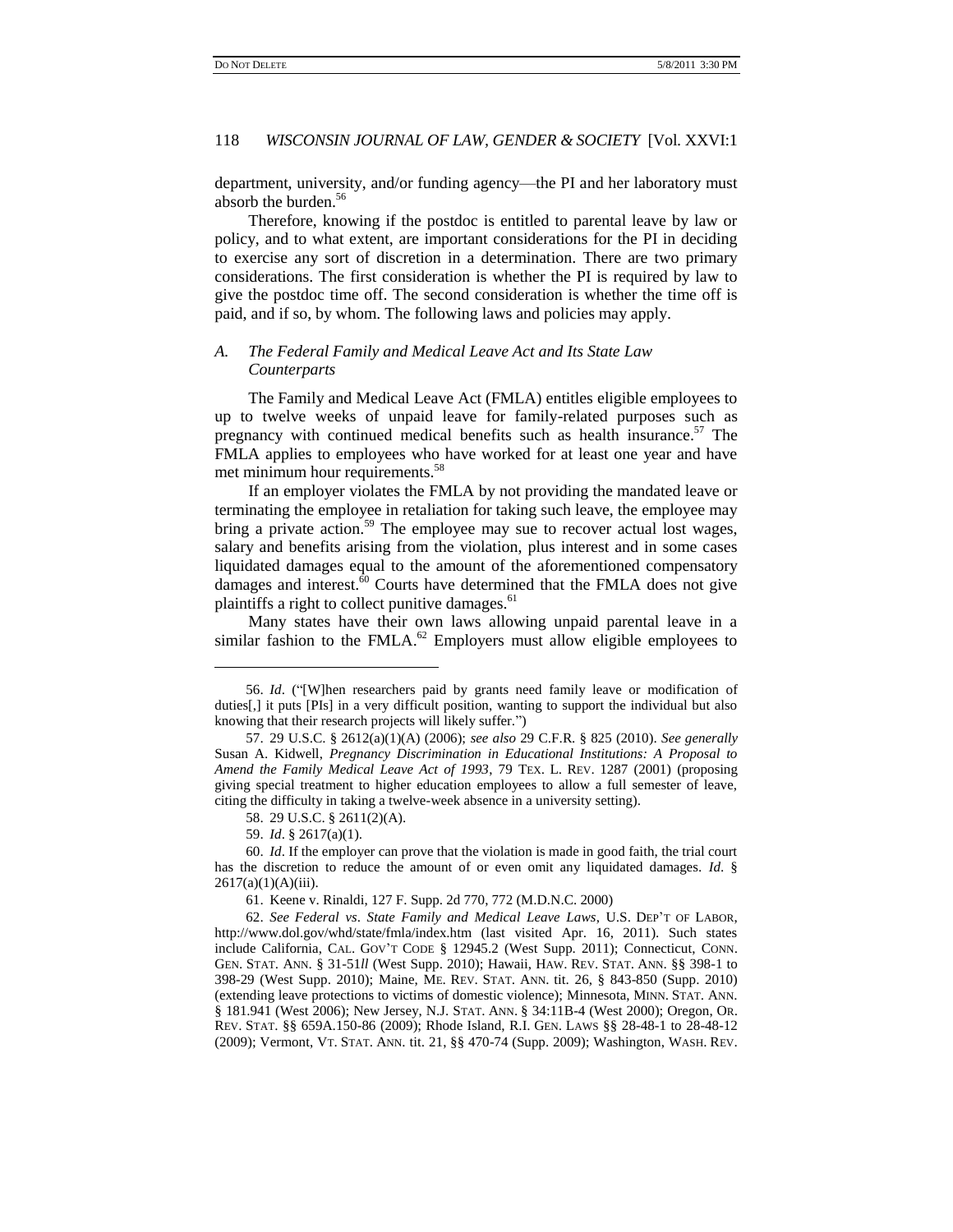use the law, either the FMLA or state law, that is most favorable to employees.<sup>63</sup> For example, the California Family Rights Act allows even more time—up to three months of unpaid leave—for family care related leave.<sup>64</sup> In Wisconsin, the Wisconsin Family and Medical Leave  $Act<sup>65</sup>$  allows up to six weeks of unpaid leave with continued medical benefits.<sup>66</sup> Wisconsin's act has similar qualifications, with some variations, to the  $FMLA<sup>67</sup>$ 

There are two significant difficulties in applying federal or state family leave law to postdoc positions. First, the postdoctoral fellowship is not a permanent position, as it only lasts a few years.<sup>68</sup> Therefore, the one-year work requirement of the FMLA (or similar provision in state law) precludes a large fraction of the fellowship period from being covered.<sup>69</sup>

Second, if a postdoc is individually funded by a source outside the university, she is usually deemed by the university to not be an employee of the university and therefore ineligible for FMLA or state law family leave.<sup>70</sup> However, one might question the logic that postdocs are not university employees simply because they are funded by a source outside the university. After all, postdocs do not commonly receive a paycheck directly from their funding source.<sup>71</sup> Rather, the university (or department) typically sets the salary amount and the paycheck comes from the university. $^{72}$ 

CODE ANN. §§ 49.78.220 (West 2009); [Wisconsin,](http://www.dwd.state.wi.us/) WIS. STAT. § 103.10 (2009-10), WIS. ADMIN. CODE DWD 225 (2010); and th[e District of Columbia,](http://www.dol.gov/cgi-bin/leave-dol.asp?exiturl=http://www.does.dc.gov/does/site/default.asp&exitTitle=District%20of%20Columbia&fedpage=no) D.C. CODE § 32-1202 (Supp. 2007).

63. *See* 29 U.S.C. § 2651(b).

 $\overline{\phantom{a}}$ 

64. *See* CAL. GOV"T CODE § 12945.2.

65. *See* WIS. STAT. § 103.10; WIS. ADMIN. CODE DWD 225.

66. *See* WIS. STAT. § 103.10(3)(a)(1).

67. For example, Wisconsin allows employees to be eligible after working 1,000 in the past year of employment, while the FMLA requires 1,250 hours. *See* WIS. STAT. § 103.10(2)(c).

68. *See* Davis, *supra* note 10, at 1.

69. For example, if a postdoctoral fellowship lasts three years, then the postdoc is not FMLA-eligible for one third of the total time period.

70. The different labels for postdocs based on their employment status are confusing and inconsistent from university to university. The different classes may be called "employees," "associates," "fellows," "trainees," "researchers," "scholars," "appointees," etc. *See, e*.*g*., *Postdoc Life: Info for Parents and Expectant Parents at the University of Chicago*, UNIV. OF CHI. BIOLOGICAL SCIS. DIV. POSTDOCTORAL ASS"N, http://www.bsdpostdoc.uchicago.edu/being-childcare.shtml (last visited Apr. 16, 2011) (explicitly stating non-employee postdocs, or what the school terms "fellows," are not eligible for FMLA); Laure Haak, *Postdocs and the Law, Part 3: Are Postdocs Employees?*, SCI. CAREERS (Dec. 20, 2002), http://sciencecareers.sciencemag.org/career\_development/ previous\_issues/articles/2100/postdocs\_and\_the\_law\_part\_3\_are\_postdocs\_employees/.

71. *E*.*g*., *NIH Grants Policy Statement*, U.S. DEP"T OF HEALTH & HUMAN SERVS. (Dec. 2003), http://grants2.nih.gov/grants/policy/nihgps\_2003/NIHGPS\_Part10.htm ("Non-Federal sponsoring institutions receive an award for the stipend, institutional allowance, and tuition and fees (when applicable). The institution directly pays the fellow and disburses all other awarded costs."). Postdocs that receive funding *directly* from their source suffer two disadvantages. First, they would probably not be considered employees of the funding agency, and even if they were, it would often be unlikely that the agency would have fifty such "employees" to meet FMLA eligibility. Second, direct funding to postdocs could make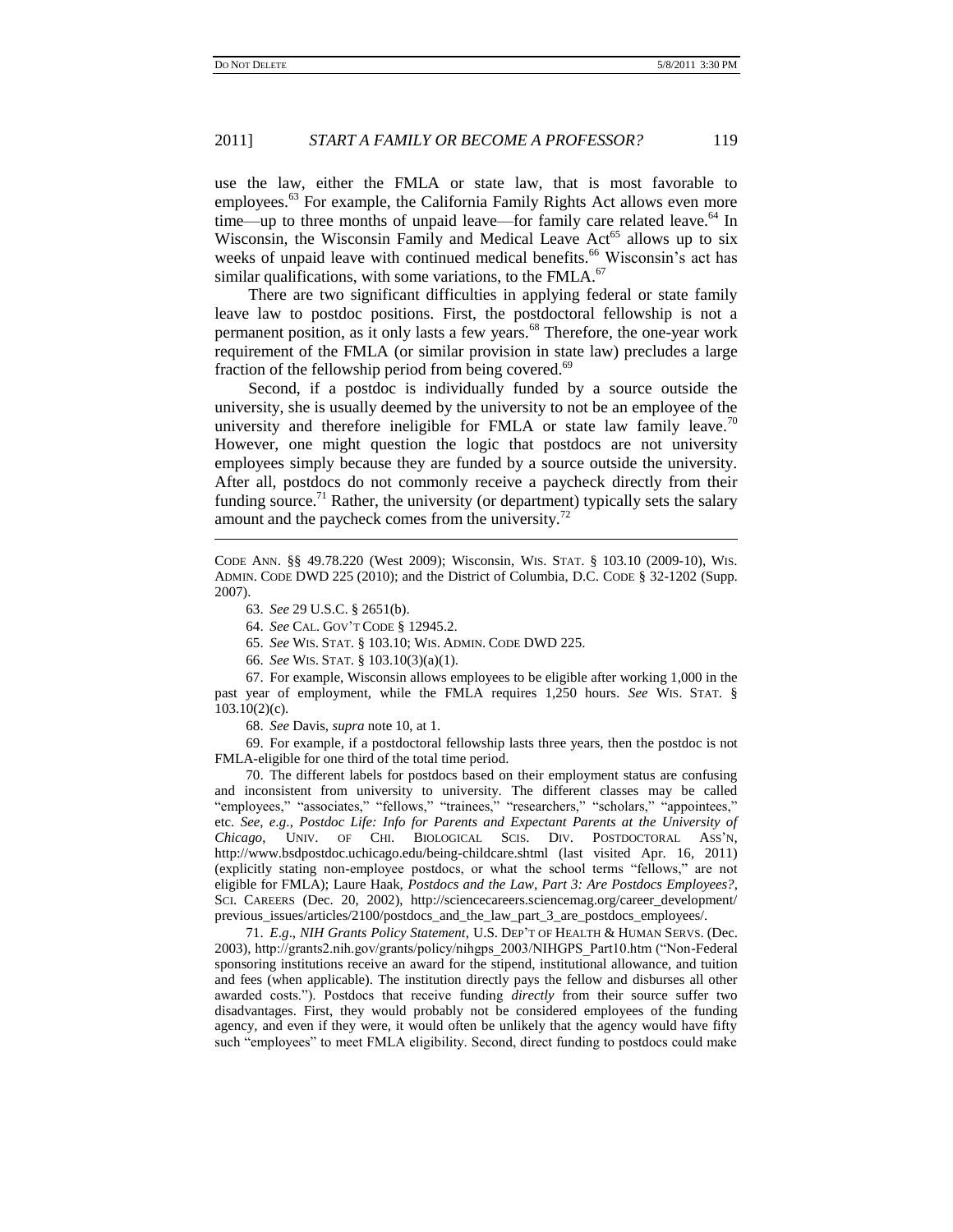Universities respond that they are simply following tax regulations with regard to employee status.<sup>73</sup> As is discussed throughout this writing, a distinction is often made between postdocs who are paid from general laboratory funding and those who are individually funded.<sup>74</sup> Universities often consider the former "employees" that earn the equivalent of wages through their stipend, and consider the latter "trainees," or non-employees, whose stipends technically originated from the funding source outside the university.<sup>75</sup> Most postdocs, whether employee or non-employee, pay income taxes on their stipends.<sup>76</sup> The NIH's National Research Service Award fellowship, which is discussed below, is a notable exception.<sup>77</sup> Therefore, "trainee" postdocs are shut out of FMLA and state law family leave eligibility and other benefits because they are deemed not to be employees.<sup>78</sup>

The non-employee status of many postdocs has not been challenged in court in the context of FMLA or state law family leave benefit eligibility. However, as will be discussed, postdocs can usually arrange more preferable, paid parental leave options instead of FMLA or state law family leave. Therefore, while it would be preferential to extend FMLA or state law family leave benefits to all postdocs—which would probably require an act of Congress to revisit and clarify the employee/trainee distinction in the Internal

73. *See* Laure Haak, *Postdocs and the Law, Part II: Principal Investigator Versus Individual Grants*, SCI. CAREERS (Dec. 6, 2002), http://sciencecareers.sciencemag.org/ career\_development/previous\_issues/articles/2100/postdocs\_and\_the\_law\_part\_ii\_principal\_ investigator\_versus\_individual\_grants/.

74. Haak, *supra* note 70.

75. *See id*.

 $\overline{\phantom{a}}$ 

76. *See* I.R.C. § 117(a)(2006) (making an income exception for scholarships to individuals who are candidates for degrees). Because postdocs are not pursuing a degree, they are generally not covered by this section (although the NRSA fellowship has been held to fall under this provision). *See, e*.*g*., Streiff v. Comm"r, 77 T.C.M (CCH) 1565 (1999). The one general exception to this statement covers foreign postdocs covered by a tax treaty. *See* INTERNAL REVENUE SERV., PUBLICATION 901: U.S. TAX TREATIES 16 (2010), *available at*  http://www.irs.gov/pub/irs-pdf/p901.pdf.

77. *See Rev*. *Rul*. *83-93, 1983-1 C*.*B*. *364 (reversing former ruling Rev*. *Rul*. *77-319, 1977-2 C*.*B*. *48 in which NRSA fellowships were deemed taxable income)*. For a helpful discussion of the analysis comparing NRSA-funded postdocs to non-NRSA-funded postdocs, see generally I.R.S. Chief Counsel Advice 200944027 (July 22, 2009), *available at* http://www.irs.gov/pub/irs-wd/0944027.pdf.

78. *E*.*g*., *The Postdoctoral Fellows' Guide to Working and Conducting Research at OHSU*, OR. HEALTH & SCI. UNIV., http://www.ohsu.edu/research/rda/postdocs/ infofaculty.shtml (last visited Apr. 16, 2011) ("Post Doc Researchers, who are considered employees, are entitled to protected leave for birth or adoption or serious health conditions. Trainees (not considered employees) are not entitled to protected FMLA.").

the postdoc "invisible" to the university regarding other benefits such as health insurance, which usually *is* provided by the university. *See* Beryl Lieff Benderly, *The California Plan*, SCI. CAREERS (Aug. 2, 2003), http://sciencecareers.sciencemag.org/career\_magazine/ previous\_issues/articles/2003\_08\_01/noDOI.15636715966130403015 (outlining California's policy to give the same health insurance plan to all postdocs regardless of funding source or set-up).

<sup>72.</sup> *See* Haak, *supra* note 70.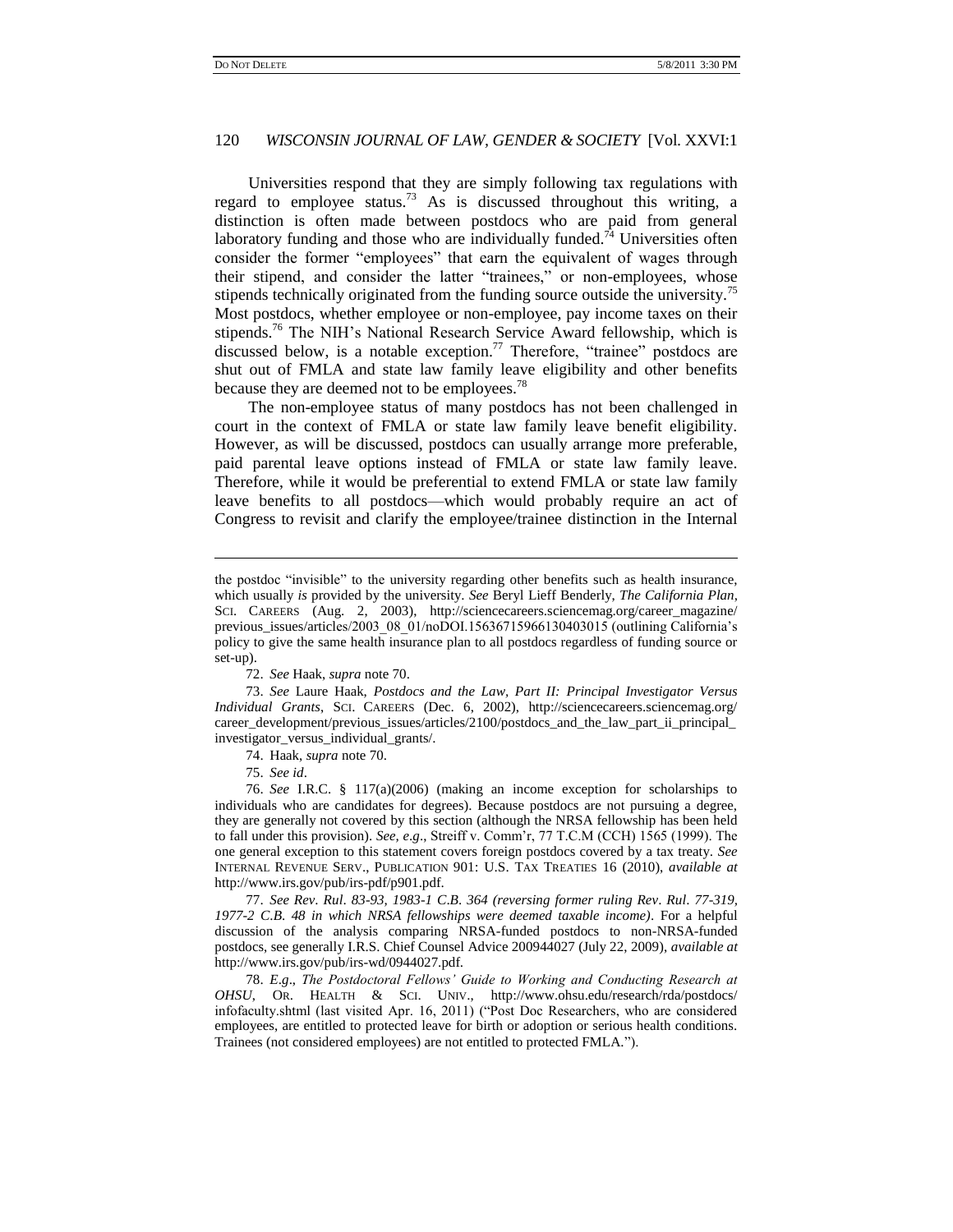Revenue Code—a higher priority for reform efforts should be to secure paid parental leave benefits for postdocs.

# *B. University-Wide Policies*

Ideally, postdocs should receive paid parental leave from their employer, the university (regardless of whether it is covered by a funding source). After all, paid parental leave provided by the university is a common benefit expectation of professors.<sup>79</sup> Unfortunately, there is little consistency from university to university regarding parental leave for postdocs.<sup>80</sup> Those trends that are discernable provide little comfort to postdocs wanting to start a family. According to one study of the Association of American Universities member institutions, only 23% of those universities had a policy in place entitling postdocs to at least six weeks<sup>81</sup> of paid parental leave.<sup>82</sup> Another 37% of institutions offer some form of paid leave with limitations, such as only allowing it for certain groups, allowing less than six weeks, or only partiallypaid leave.<sup>83</sup>

The distinction between employee and non-employee postdocs, introduced in the last subsection, may lead universities to administer two different benefit schemes, based on the postdoc's funding source. $84$  Some universities have policies in place for postdocs, but they only apply to employee postdocs.<sup>85</sup> If the postdoc is a non-employee (individually funded), that employee is not covered under the policy. However, some schools may allow paid leave to nonemployee postdocs at their discretion.<sup>86</sup> For example, the University of Minnesota gives individual departments the discretionary power to allow paid leave to individually-funded postdocs.<sup>87</sup>

<sup>79.</sup> According to one study of Association of American University members, 58% of professors receive at least six weeks of paid maternity leave. *See* GOULDEN ET AL., *supra* note 7, at 4 fig.2.

<sup>80.</sup> *See* Emily Klotz, *Solutions for Pregnant Postdocs*, SCI. CAREERS (Apr. 6, 2001), http://sciencecareers.sciencemag.org/career\_magazine/previous\_issues/articles/2001\_04\_06/ noDOI.16345389045951849768 (with a sampling of different universities" parental leave policies).

<sup>81.</sup> Six weeks is considered a minimum timeline for recovery from childbirth. GOULDEN ET AL., *supra* note 7, at 19. For more complicated childbirths such as caesarian sections, an appropriate minimum is closer to at least eight weeks. *Id*.

<sup>82.</sup> *Id*.

<sup>83.</sup> *Id*. at 19 fig.9.

<sup>84.</sup> *See supra* notes 74-78 and accompanying text.

<sup>85.</sup> *See, e*.*g*., Klotz, *supra* note 80 (mentioning the University of California Los Angeles (UCLA) as an example of this policy. It should be noted that UCLA has since revised its policy to treat all postdocs equally). *See* GOULDEN ET AL., *supra* note 7, at 18-19 (as discussed in Part III.A regarding federal- and state-mandated unpaid family leave eligibility, postdocs receiving individual funding from outside the university are not considered to be employees of the university).

<sup>86.</sup> *E*.*g*., *Parental Leave for Academic Employees*, UNIV. OF MINN., http://www.policy.umn.edu/Policies/hr/Leaves/PARENTALLEAVE.html (last updated Aug. 26, 2010).

<sup>87.</sup> *See id*.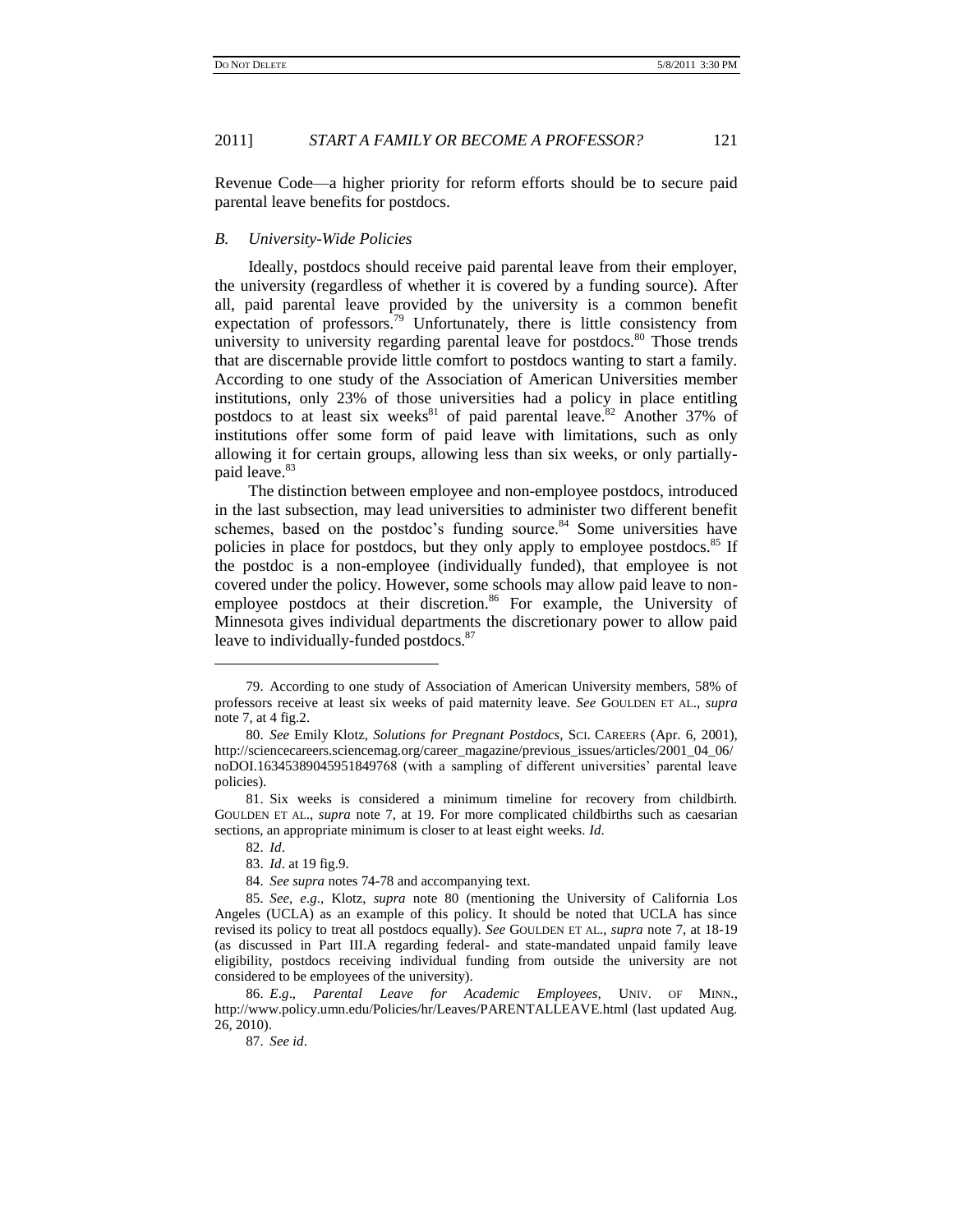Meanwhile, other universities, such as the University of California-Berkeley, the University of California-Los Angeles (UCLA), and Yale University specify in their policy several weeks of paid maternity leave to all postdocs, regardless of funding source.<sup>88</sup> In other words, whether the postdoc is individually funded and her funding source does not cover the allotted amount of paid time off for parental leave, the university policy mandates that the department allow the postdoc to take that time off and cover the difference. As an example, UCLA"s policy combines unpaid time off, disability leave with partial pay, and accrued sick days.<sup>89</sup>

Many universities, including the University of Wisconsin-Madison, do not have a blanket policy, leaving it to the discretion of the PI or department head.<sup>90</sup> University of Wisconsin-Madison"s departments may allow sick and vacation time to be used toward the leave.<sup>91</sup>

#### *C. Departmental Policies*

 $\overline{a}$ 

Individual departments may also implement their own policies for parental leave. For example, the University of Wisconsin-Madison's Chemistry Department offers paid maternity leave to its postdocs and research assistants.<sup>92</sup> To avoid the legal and political complications of using taxpayer dollars,<sup>93</sup> this benefit is funded by private gifts to the department, as opposed to state or federal funding.<sup>94</sup>

Other levels of administration between the university as a whole and individual departments may develop their own policies.<sup>95</sup> As with university-

<sup>88.</sup> *See* UNIV. OF CAL. OFFICE OF THE PRESIDENT, ACADEMIC PERSONNEL MANUAL 390 1, 15 (2003), *available at* http://www.ucop.edu/acadadv/acadpers/apm/apm-390.pdf; *Postdoctoral Scholar Leaves and Other Benefits*, UCLA GRADUATE DIV., http://www.gdnet.ucla.edu/gss/postdoc/pdleave.htm (last visited Apr. 16, 2011) (explicitly specifying that all postdocs, whether "employees" or "fellows" are eligible for sick time and parental leave); YALE UNIV., POLICIES FOR POSTDOCTORAL APPOINTMENTS (2011), *available at* http://www.yale.edu/postdocs/documents/PD\_policy.pdf.

<sup>89.</sup> *See* SOC"Y OF POSTDOCTORAL SCHOLARS AT UNIV. OF CAL. L.A., UCLA POSTDOC MATERNITY LEAVE INFO SHEET, *available at* https://www.postdoc.ucla.edu/ files/UCLA%20Postdoc%20Maternity%20Leave%20Info%20Sheet\_0.pdf (last visited Apr. 16. 2011) [hereinafter UCLA POSTDOC MATERNITY LEAVE INFO SHEET].

<sup>90.</sup> Interview with Yevgenya Grinblat, Associate Professor, Dep"t of Zoology, Univ. of Wis.-Madison (Nov. 12, 2009); *see* YALE UNIV., *supra* note 88.

<sup>91.</sup> Interview with Yevgenya Grinblat, *supra* note 90.

<sup>92.</sup> Anita Weier, *New Moms Get Incentive to Stick with Chemistry*, CAP. TIMES, Nov. 2, 2007, at A3.

<sup>93.</sup> Those complications might include a possible legal challenge that the department was improperly using state dollars to give benefits beyond those given to other state employees, without approval by the larger university or the Wisconsin Legislature.

<sup>94.</sup> Weier, *supra* note 92.

<sup>95.</sup> Departments may produce their own determinations to help communicate their policies. *E*.*g*., OHIO STATE UNIV. COLL. OF MED./OFFICE OF HEALTH SCIS. ET AL., POSTDOCTORAL RESEARCHER OR POSTDOCTORAL FELLOW? DECISION GUIDE, 1-2 (2010), *available at* http://medicine.osu.edu/research\_ed/postdoc/faculty\_admin/Documents/ Postdoctoral%20Researcher%20or%20Postdoctoral%20Fellow%20decision%20guide%20u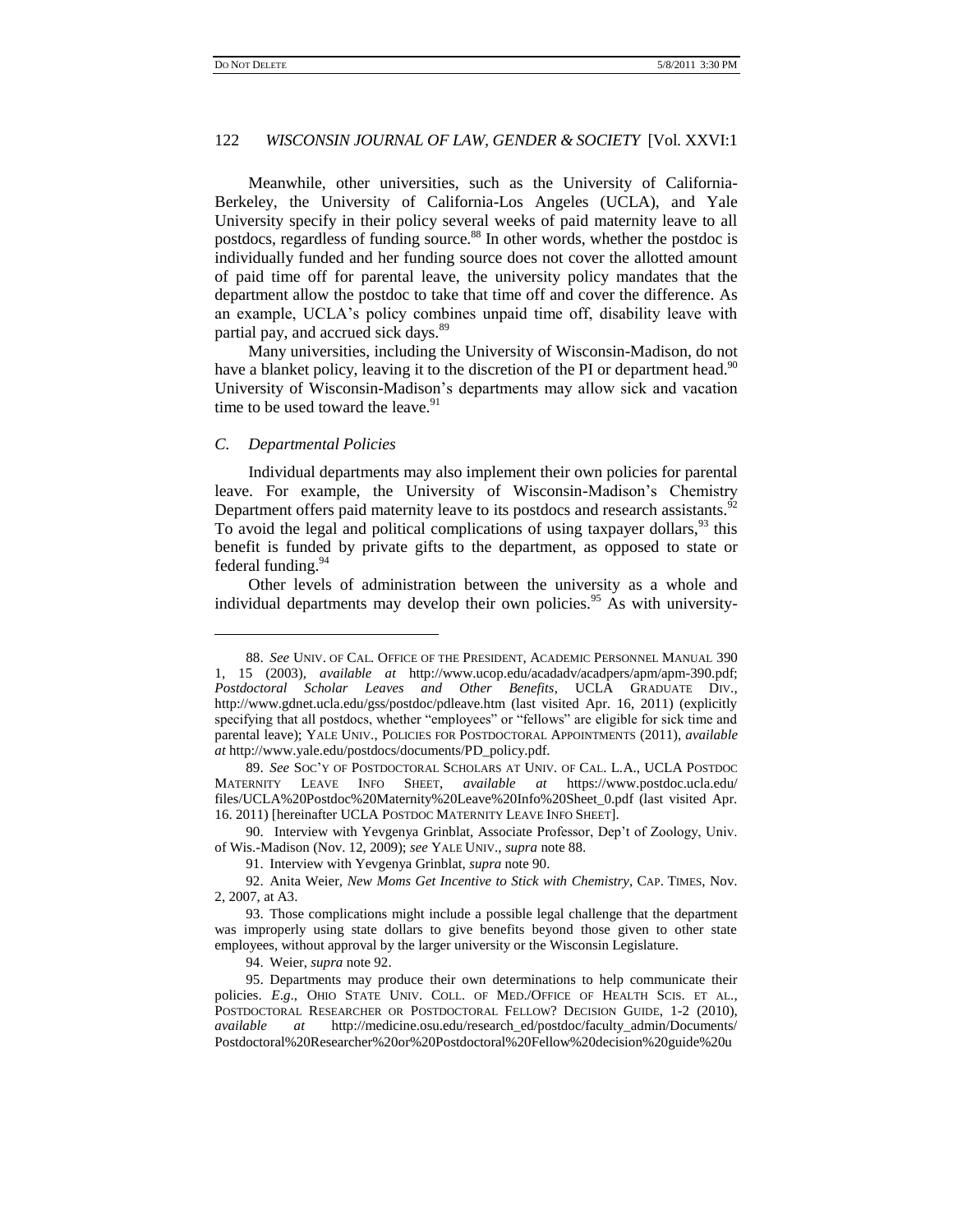wide policies, these policies could supplement what is given to individuallyfunded postdocs to give universal treatment to all postdocs, regardless of funding source. For example, Vanderbilt University Medical Center, which includes many individual research departments, has a policy in place that applies to all of its postdocs. $96$  According to that policy, two weeks of accrued vacation or sick time can be used in addition to the NIH-allowed paid leave time for postdocs that it funds.<sup>97</sup> Therefore, a postdoc at Vanderbilt, whether funded by her own laboratory, the NIH, or another funding source, is eligible for six weeks of maternity leave provided she applies some of her own vacation or sick time toward it. Another similar example is the Bloomberg School of Public Health, which includes several academic departments but is a subdivision of Johns Hopkins University. The School of Public Health allows thirty days of paid parental leave to all postdocs who were receiving stipends from any source, whether inside or outside of the university.<sup>98</sup>

### *D. Funding Source Policies*

 $\overline{a}$ 

As discussed in Part II, many postdocs secure their own individual funding through grants instead of being paid through the laboratory budget or university. Funding agencies could make accommodations for parental leave to be applied by the university and also used as general guidelines. This relationship of funding, between university and funding source, raises a particular point of contention regarding how parental leave policies can be clarified and reformed—specifically, who should do it.<sup>99</sup> On the one hand, universities look to funding sources—particularly the NIH—for provisions that universities could implement into their own policies.<sup>100</sup> On the other hand, the funding agencies consider it a matter that they are not well-suited to address, better left to individual universities.<sup>101</sup> The major funding sources are

97. *See id.* Although it appears to be the current policy, Vanderbilt's 2005 proposal (that was formally accepted) is actually out of date with regard to the length of leave specified by the NIH, which was extended from thirty calendar days to sixty calendar days in 2008. *See infra* note 104 and accompanying text. This provides yet another example of information that is unclear at best and misleading at worst for any postdoc trying to educate herself about her options when taking pregnancy leave.

98. JOHNS HOPKINS BLOOMBERG SCH. OF PUB. HEALTH, STUDENT HANDBOOK 2007-08 73 (2005), *available at* http://www.jhsph.edu/bin/e/t/2007-08\_SPH\_Student\_Handbook.pdf.

99. *See* GOULDEN ET AL., *supra* note 7, at 23-24.

100. *Id*. at 24. The NIH"s influence as a policy-shaper is evident through examples such as the way NIH stipend levels for grants often function as de facto guidelines for salary levels for postdocs and RAs. *See id*.; *NRSA Stipend*, *supra* note 25.

pdated%202.1.2010.pdf (specifying that "Postdoctoral Researchers," the department's title for employee postdocs, are eligible for state or federal family leave, while "Postdoctoral Fellows," the department"s title for non-employee postdocs, are not eligible for that unpaid type of leave; neither class is given paid parental leave).

<sup>96.</sup> *See Policy for Parental Leave for Graduate Students and Postdoctoral Research Fellows*, VAND. UNIV. SCH. OF MED. (Feb. 16, 2005), https://medschool.vanderbilt.edu/ postdoc/policies?q=node/46. The policy also applies to RAs. *Id*.

<sup>101.</sup> *See* GOULDEN ET AL., *supra* note 7, at 40.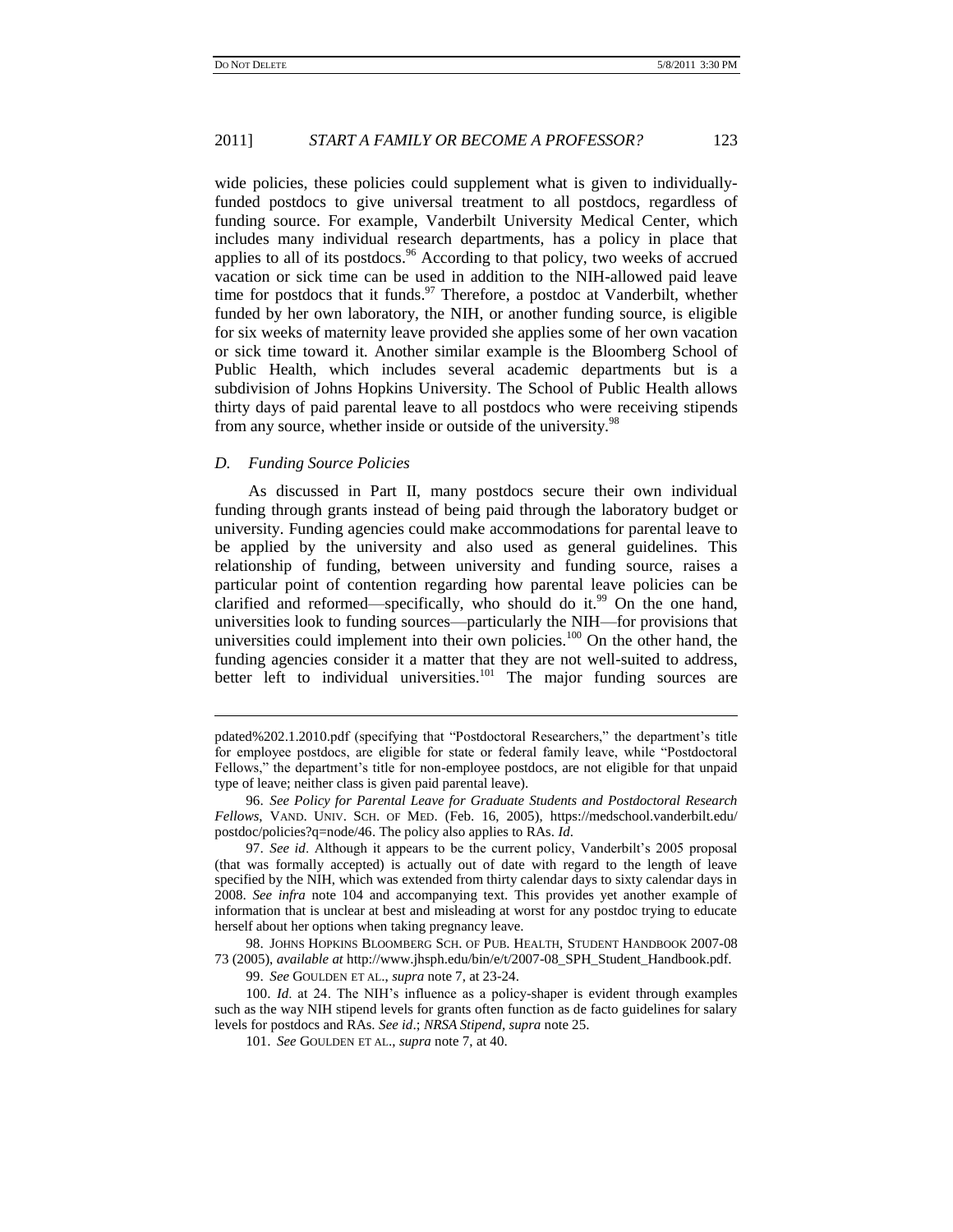individually discussed below to explore their parental leave policies (or lack thereof).

# 1. The National Institutes of Health

The NIH is by far the largest funding source of biology research. It has a parental leave policy in place for the most common postdoctoral fellowship grant, the National Research Service Award (NRSA), $10^{\frac{1}{2}}$  which is often used as a guide for other NIH grants.<sup>103</sup> The grant allows salary coverage for up to eight weeks (the equivalent of sixty calendar days, extended in 2008 from thirty days<sup>104</sup>) per year for birth or adoption of a child, subject to approval by the training program director.<sup>105</sup> In addition to a period of paid leave, an unpaid leave of absence for an "extended period" may be available, conditioned upon approval, for family leave.<sup>106</sup>

Approval of NIH leave is technically contingent upon whether similar training programs at the university receive the same amount of paid leave.<sup>107</sup> In other words, if the university does not give paid parental leave to its postdocs through its policy, then NIH-individually-funded postdocs should likewise receive no paid leave from the NIH. $^{108}$  Or, if the university's policy offered six weeks, the grant would match those six weeks instead of eight weeks.

#### 2. The National Science Foundation

The NSF is a distant second in research funding by federal agencies.<sup>109</sup> It funds all types of general science research, as opposed to the NIH, which only funds research providing medical benefit.<sup>110</sup> The NSF has no specific parental leave policy for grant recipients.<sup>111</sup> Although it is considering guidelines to help institutions make determinations on the possibilities of leave, none currently

106. *See id*.

<sup>102.</sup> Statutorily authorized by 42 U.S.C. § 241(a)(3) (2006). Also known as the Ruth Kirschstein Grant.

<sup>103.</sup> *See* GOULDEN ET AL., *supra* note 7, at 23.

<sup>104.</sup> *Revised NIH Parental Leave Policy for the Ruth L*. *Kirschstein NRSA Award*, NAT'L INSTS. OF HEALTH (April 10, 2008), [http://grants1.nih.gov/grants/guide/notice](http://grants1.nih.gov/grants/guide/notice-files/NOT-OD-08-064.html)[files/NOT-OD-08-064.html.](http://grants1.nih.gov/grants/guide/notice-files/NOT-OD-08-064.html)

<sup>105.</sup> *See Ruth L*. *Kirschstein National Research Service Awards (NRSA) for Individual Postdoctoral Fellows—Part I Overview Information*, NAT"L INSTS. OF HEALTH, http://grants.nih.gov/grants/guide/pa-files/PA-07-107.html (last visited Apr. 16, 2011).

<sup>107.</sup> *Id*. ("Fellows may receive stipends [during the period of leave] . . . when those in comparable training positions at the grantee institution have access to paid leave for this purpose  $\dots$ .")

<sup>108.</sup> Because parental leave is applied so inconsistently and PIs often make their own informal work-around solutions, it is difficult to say how often this rule is strictly applied.

<sup>109.</sup> GOULDEN ET AL., *supra* note 7, at 9 fig.3. Although other federal agencies provide funding for research (such as funding a project or laboratory), only the NIH and the NSF fund individual postdocs. *See id*. at 23.

<sup>110.</sup> Statutorily authorized by 42 U.S.C. § 1862 (2006).

<sup>111.</sup> *See* GOULDEN ET AL., *supra* note 7, at 23.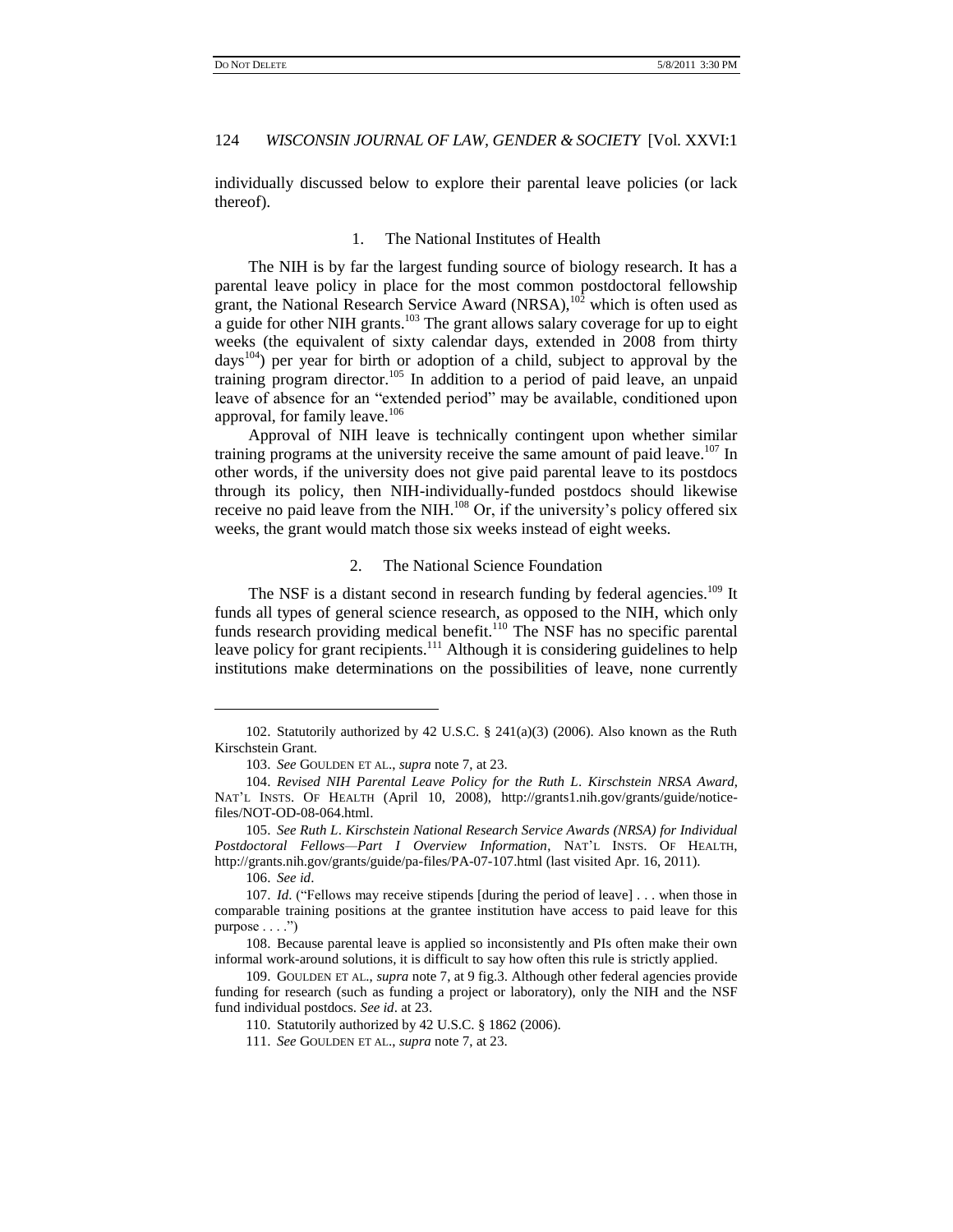exist.<sup>112</sup> Instead, for the time being, the NSF handles parental leave on a "caseby-case basis."<sup>113</sup>

### 3. Private Funding Sources

Countless private sources may also fund research at universities. Usually, such sources are non-profit organizations that fund research to combat a specific disease or explore a certain technological area.<sup>114</sup> Larger private sources in the biological sciences include the ACS, the American Heart Association, the Helen Hay Whitney Foundation, the Damon Runyon Cancer Research Foundation, and the Susan G. Komen Breast Cancer Research Foundation.<sup>115</sup> Parental leave policies from these funding sources can vary widely. For example, the Damon Runyon Cancer Research Association allows twelve weeks of paid leave for the postdocs it funds.<sup>116</sup> Other private funding organizations, such as the ACS, do not offer any kind of standard policy.<sup>117</sup>

# IV. POLICIES THAT WOULD BENEFIT POSTDOCS

A good parental leave policy needs to be complemented by other policies that in composite create a workplace environment that supports a work-family balance. The keys are flexibility and communication. Universities and departments should implement—and funding sources should allow and encourage—policies to offer more flexibility regarding work-family balance.<sup>118</sup>

#### *A. Flexible Family-Friendly Policies and Communication Improvements*

In this context, "flexibility" does not mean giving a PI unbridled discretion in granting or denying parental leave.<sup>119</sup> Rather, the key to "flexible" policies is that the policies provide *options* that can universally be offered to all postdocs in an equitable manner.

<sup>112.</sup> *Id*.

<sup>113.</sup> *Id*.

<sup>114.</sup> *See* Virginia Gewin, *Funding Your Future: Publish or Perish*, SCI. CAREERS (Sept. 11, 2009), http://sciencecareers.sciencemag.org/career\_magazine/previous\_issues/ articles/2009\_09\_11/science.opms.r0900077.

<sup>115.</sup> *See Postdoctoral Fellowships in the Biological Sciences*, *supra* note 32.

<sup>116.</sup> *See Fellowship Award Overview*, DAMON RUNYON CANCER RES. FOUND., http://www.damonrunyon.org/for\_scientists/more/fellowship\_award\_overview (last visited Apr. 16, 2011).

<sup>117.</sup> *See* AM. CANCER SOC"Y, POSTDOCTORAL FELLOWSHIP POLICIES AND INSTRUCTIONS (2011), *available at* http://www.cancer.org/Research/ResearchProgramsFunding/pf-policiesand-instructions-2011-pdf. The ACS simply notes that requests for leave are handled on a "case-by-case basis." *See id*.

<sup>118.</sup> *See generally* LAUREL SMITH-DOERR, WOMEN"S WORK: GENDER EQUALITY VS. HIERARCHY IN THE LIFE SCIENCES (2004) (comparing academic biology research to biotech companies, and finding that universities" highly-structured hierarchy systems were actually less friendly to female scientists than the "network-based" approach found at many biotech companies).

<sup>119.</sup> *See* GOULDEN ET AL., *supra* note 7, at 7.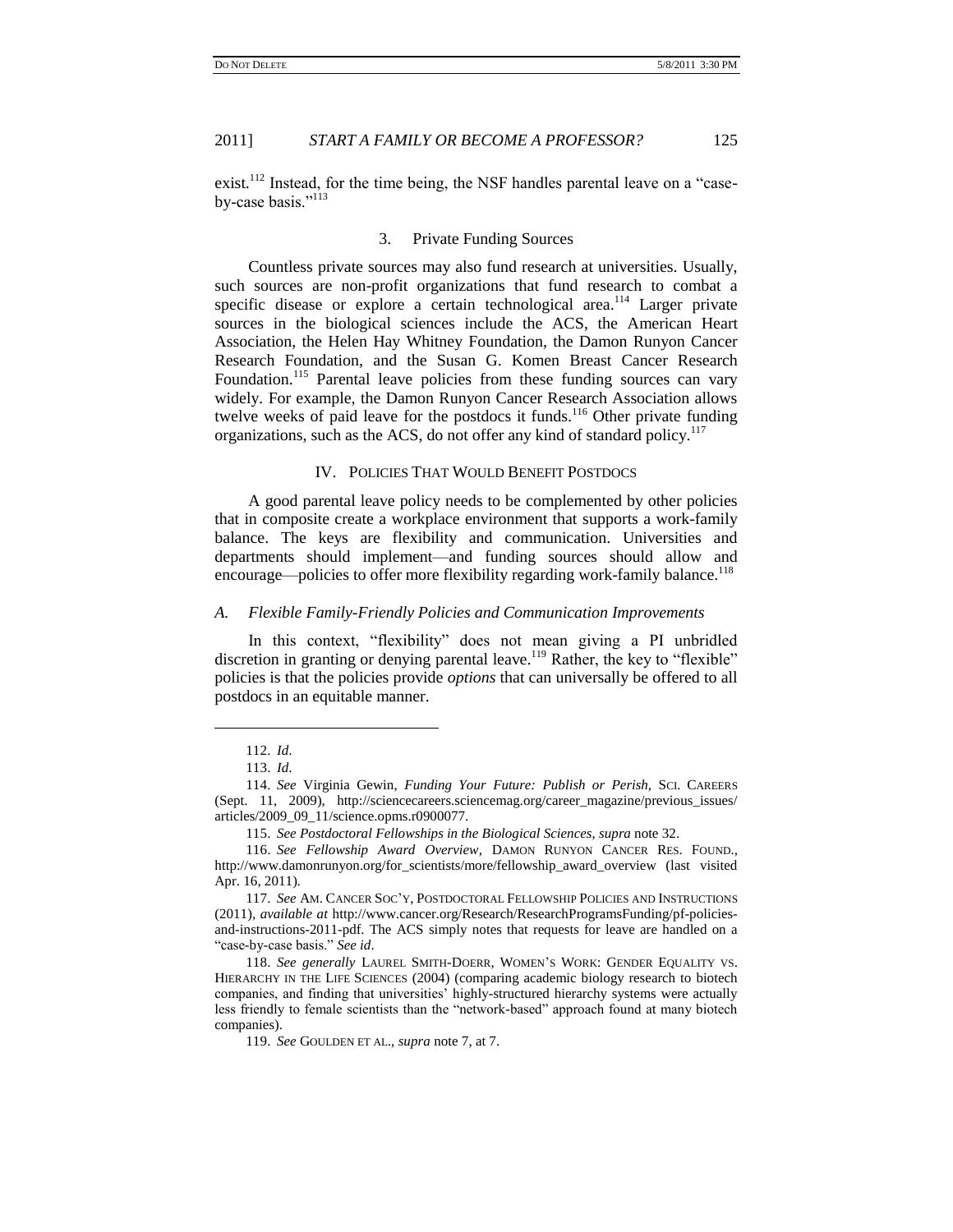#### 1. Part-Time Opportunities

By instituting policies to allow postdocs to work part-time, even if only temporarily, universities may alleviate the work and funding pressures associated with arranging to work while starting a family.<sup>120</sup> Postdocs are not offered the opportunity to continue work on a part-time basis as often as their RA and PI counterparts, although the reason why appears to be tied more to tradition than to logic.<sup>121</sup> It is common practice to budget RA positions as parttime with regard to laboratory funding.<sup>122</sup> Similarly, funding agencies commonly allow laboratory budgets to account for part-time faculty.<sup>123</sup> Unfortunately, postdocs are rarely openly given the option to work part-time by either the institution or funding source.<sup>124</sup>

Part-time options for postdocs should be expanded in the policies of universities and funding sources. $125$  Especially if part-time postdocs could keep some benefits such as health insurance, many postdocs may be willing to work and be paid less as a compromise allowing them to devote more time to their family. $126$ 

#### 2. Clock Extensions: Pushing Back Deadlines to Alleviate Time Pressure

The career ladder to tenured research professor is one in which the scientist moves to a new position every few years.<sup>127</sup> Along with all of those steps come deadlines to proceed forward.<sup>128</sup> Allowing flexibility with those

 $\overline{a}$ 

124. *See id*. *See generally* Laura S[. Malisheski,](http://sciencecareers.sciencemag.org/advanced_search/results?occursin=fulltext&sortedby=relevance&author=Malisheski) *Part-Time Science in Perspective*, SCI. CAREERS (Dec. 7, 2007), http://sciencecareers.sciencemag.org/career\_development/ previous\_issues/articles/2007\_12\_07/caredit\_a0700177 ("In the United States, established policies for funding part-time research aren"t quite as progressive [as in Europe]. However, even funders who aren"t used to awarding grants or fellowships to part-time researchers may be open to the prospect.")

125. *See* GOULDEN ET AL., *supra* note 7, at 37.

126. *See* Klotz, *supra* note 80 (on strategies for postdocs to keep health insurance and its importance for beginning families). Special care should taken, however, to avoid cognitive, perhaps even unintentional, biases against postdocs who have or are currently working part-time to accommodate family needs. *See* Williams & Segal, *supra* note 4, at 97. As stressed throughout this part of the writing, a key to reform is acceptance of a workfamily balance, even if it is achieved through non-traditional means. *See* GOULDEN ET AL., *supra* note 7, at 42.

127. *See supra* notes 1-5 and accompanying text.

128. For example, RAs typically face a preliminary evaluation early after approximately a year of research. *See, e*.*g*., *Graduate Information*, IND. UNIV.-PURDUE UNIV. INDIANAPOLIS DEP"T OF BIOLOGY, http://www.biology.iupui.edu/graduateinformation.html (last visited Apr. 16, 2011). Similarly, non-tenured faculty face target dates to focus and produce their research or secure laboratory funding. *See* Cathy Ann Trower, *Alleviating Tenure Torture*, SCI. CAREERS (Aug. 10, 2001), http://sciencecareers.sciencemag.org/ career\_magazine/previous\_issues/articles/2001\_08\_10/noDOI.10553693740778769025. Postdocs face similar deadlines as well.

<sup>120.</sup> *See id*. at 37.

<sup>121.</sup> *See id*.

<sup>122.</sup> *See id*.

<sup>123.</sup> *See id*. Though, some universities insist on "full time or no time" for faculty.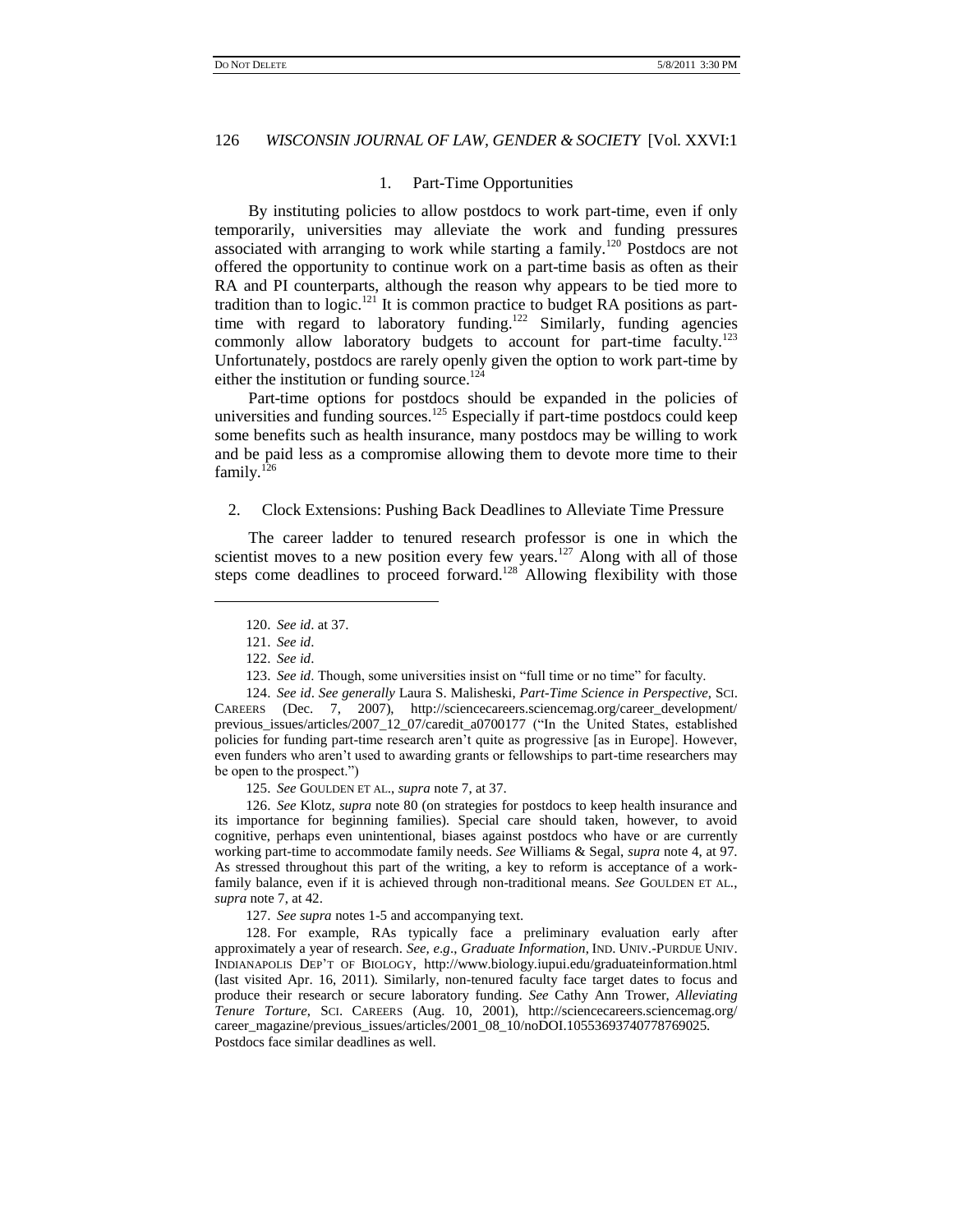deadlines at the postdoctoral fellowship level would make parental leave and other options such as part-time work more feasible.

At the faculty level, tenure clock extension has become an effective way to allow more flexibility with work-family balance.<sup>129</sup> Tenure clock extension's premise is that any leave or loss of productivity is accounted for by pushing back subsequent deadlines in the tenure track.<sup>130</sup> This is a practical way to ensure that the researcher is not subjected to undue pressure for taking time off, and conversely, to avoid putting that person in a *better* position by awarding tenure when that researcher has completed less work than others similarly situated.<sup>131</sup>

By the same token, postdocs deserve clock extensions for completion of their benchmarks or to extend maximum time allotments if they choose to take parental leave or are having difficulty balancing work-family pressures.<sup>132</sup> Clock extensions can and should be incorporated with any leave or part-time policy.<sup>133</sup> For example, if a postdoc were to opt to take six months off or work exactly half-time for one year, a clock extension policy would direct that postdoc"s supervising PI to extend benchmarks or the eventual target date for completion of the fellowship by six months.

# 3. Stronger Communication and More Organizations to Support Postdocs

Postdocs are a sizable population at any research university.<sup>134</sup> Postdocs are generally more informed about their employment rights and more satisfied with their experience when the university has an official postdoc association.<sup>135</sup> Postdoc associations can point out university and departmental policies and help postdocs to understand and interpret those policies.<sup>136</sup> Some postdoc associations are also unions, which could ensure adequate pay levels and other

- 132. *See* GOULDEN ET AL., *supra* note 7, at 42.
- 133. *See id*. at 37.

<sup>129.</sup> *See* Yudhijit Bhattacharjee, *Women Say Stopping Tenure Clock Isn't Enough*, SCI. CAREERS (Dec. 17, 2004), http://sciencecareers.sciencemag.org/career\_magazine/ previous\_issues/articles/2004\_12\_17/noDOI.9322025004052172510 (discussing the concept of tenure clock extension and how in order to be effective, it must be accompanied by a climate that does not discourage women from requesting such extensions).

<sup>130.</sup> *See id*.

<sup>131.</sup> Joan Williams, *supra* note 46.

<sup>134.</sup> University of Wisconsin-Madison has approximately 600 postdocs. UNIV. OF WISC.-MADISON GRAD. SCHOOL, POSTDOCTORAL SCHOLARS EXPERIENCE AT UW-MADISON 1 (2001), *available at* http://www.grad.wisc.edu/research/postdocs/summary.pdf. According to the University of Wisconsin-Madison, there were 911.6 "employees in training" in the Fall 2010 . UNIV. OF WIS.-MADISON, DATA DIGEST 2010-11 (2011), *available at* http://apa.wisc.edu/DataDigest/DATA\_DIGEST\_11.pdf. Presumably, this includes postdoctoral fellows.

<sup>135.</sup> *See* Melanie Sinche & Donita Robinson, *The Benefits of Collaboration to Postdoctoral Education*, ASCB NEWSL. (Am. Soc"y for Cell Biology, Bethesda, MD), Nov. 2002, *reprinted in* SCI. CAREERS (Jan. 17, 2003), http://sciencecareers.sciencemag.org/ career\_magazine/previous\_issues/articles/2003\_01\_17/noDOI.18226396133471728217. The University of Wisconsin-Madison has no postdoc office or active organization.

<sup>136.</sup> *See, e*.*g*., UCLA POSTDOC MATERNITY LEAVE INFO SHEET, *supra* note 89.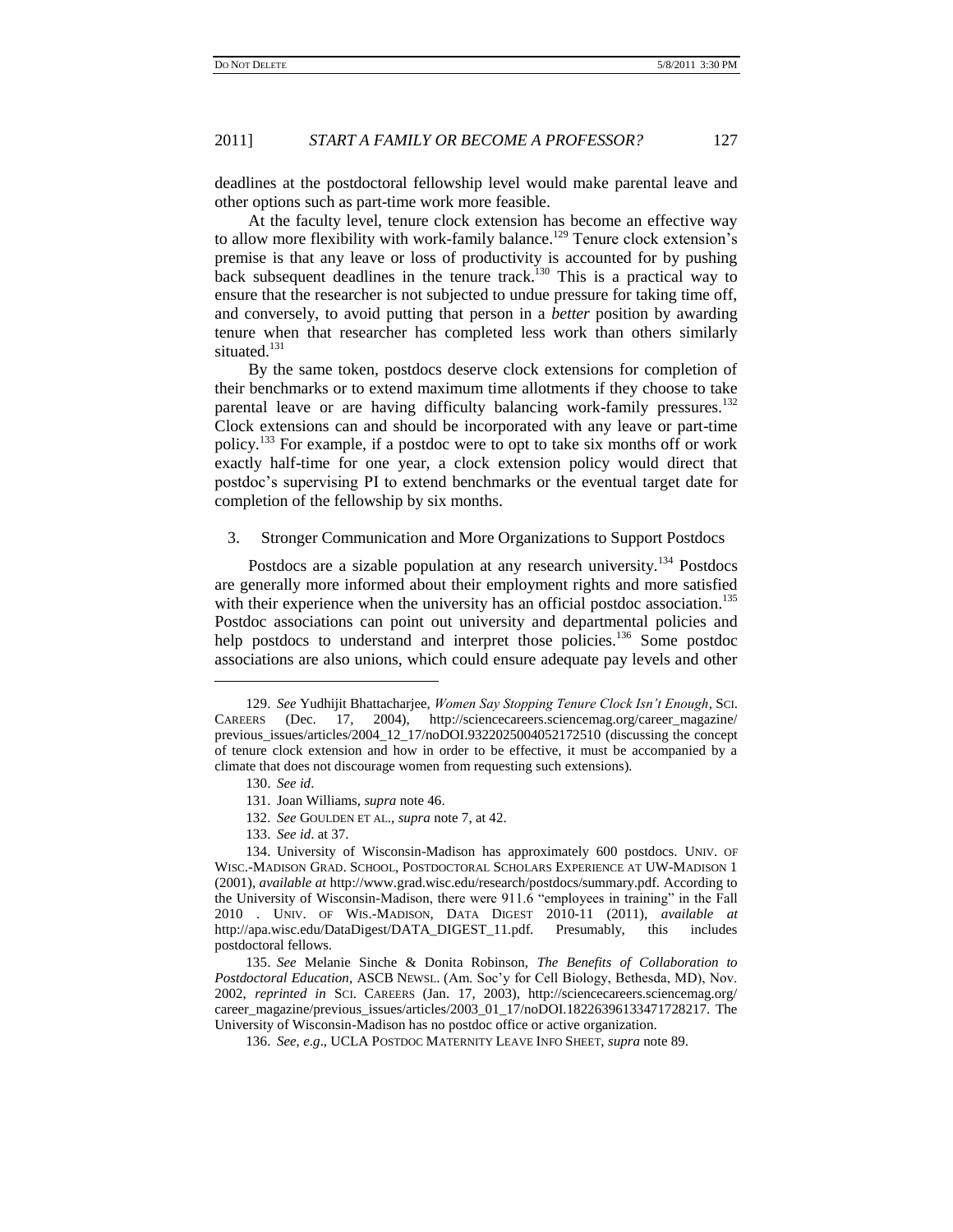employment concerns.<sup>137</sup> However, at the very least postdoc associations provide communication and a support network for postdocs who have a family or are considering starting a family. Currently, those attributes are lacking at many research institutions.<sup>138</sup>

# *B. Policy Proposals to Standardize Postdoc Parental Leave*

As has been stressed throughout this writing, parental leave policies are far from universal or even consistent from university to university or between classes of postdocs. The following two proposals could help to standardize postdoc parental leave policies at U.S. universities.

# 1. Clearer Parental Leave Policies Communicated by Funding Sources, Which Universities Could Follow and Use as Guidelines

The fact that the NIH has any parental leave policy at all is a positive thing. However, this policy only actually applies to one type of NIH grant, the NRSA.<sup>139</sup> It has been applied to other NIH grants in an attempt to be fair to postdocs only because the other grants are silent on the issue of parental leave.<sup>140</sup> Specifying parental leave policy for other NIH grants, by at the very least referring to NRSA"s provision, would make parental leave policies clearer.

Also, the NSF should abandon its ad hoc method of dealing with parental leave and create its own parental leave policy that matches or exceeds the NIH"s policy. If the two largest governmental funding agencies were to show how they made parental leave policy a priority, it would hopefully encourage many private funding agencies to follow suit with their own standardized and well-communicated policies.

# 2. A Single Employee Classification of Postdocs, Regardless of Whether the Postdoc is Individually- or University-Funded

Universities should find ways to solve the inconsistent and confusing employee classification of postdocs, which currently is largely based upon

<sup>137.</sup> *See* Beryl Lieff Benderly, *University of California Postdoc Union Wins Official Recognition*, SCI. CAREERS (Aug. 29, 2008), http://sciencecareers.sciencemag.org/ career\_magazine/previous\_issues/articles/2008\_08\_29/caredit.a0800128; *see also infra* note 168 and accompanying text. College and university faculty are more commonly unionized than other professions in the United States. *See* Ann Mari May et al., *Representation of Women Faculty at Public Research Universities: Do Unions Matter?*, 63 INDUS. & LAB. REL. REV. 699, 703 (2010) (finding that one-third of all college and university faculties are unionized).

<sup>138.</sup> *See* Sinche & Robinson, *supra* note 135.

<sup>139.</sup> *See* MARY ANN MASON ET AL., THE FEDERAL GRANTS AND THE ACADEMIC PIPELINE SLOAN GRANT PROPOSAL 5 (2005), *available* http://ucfamilyedge.berkeley.edu/Sloan%20Federal%20Grants%20Proposal%20Final.pdf.

<sup>140.</sup> *See id*. at 6-7.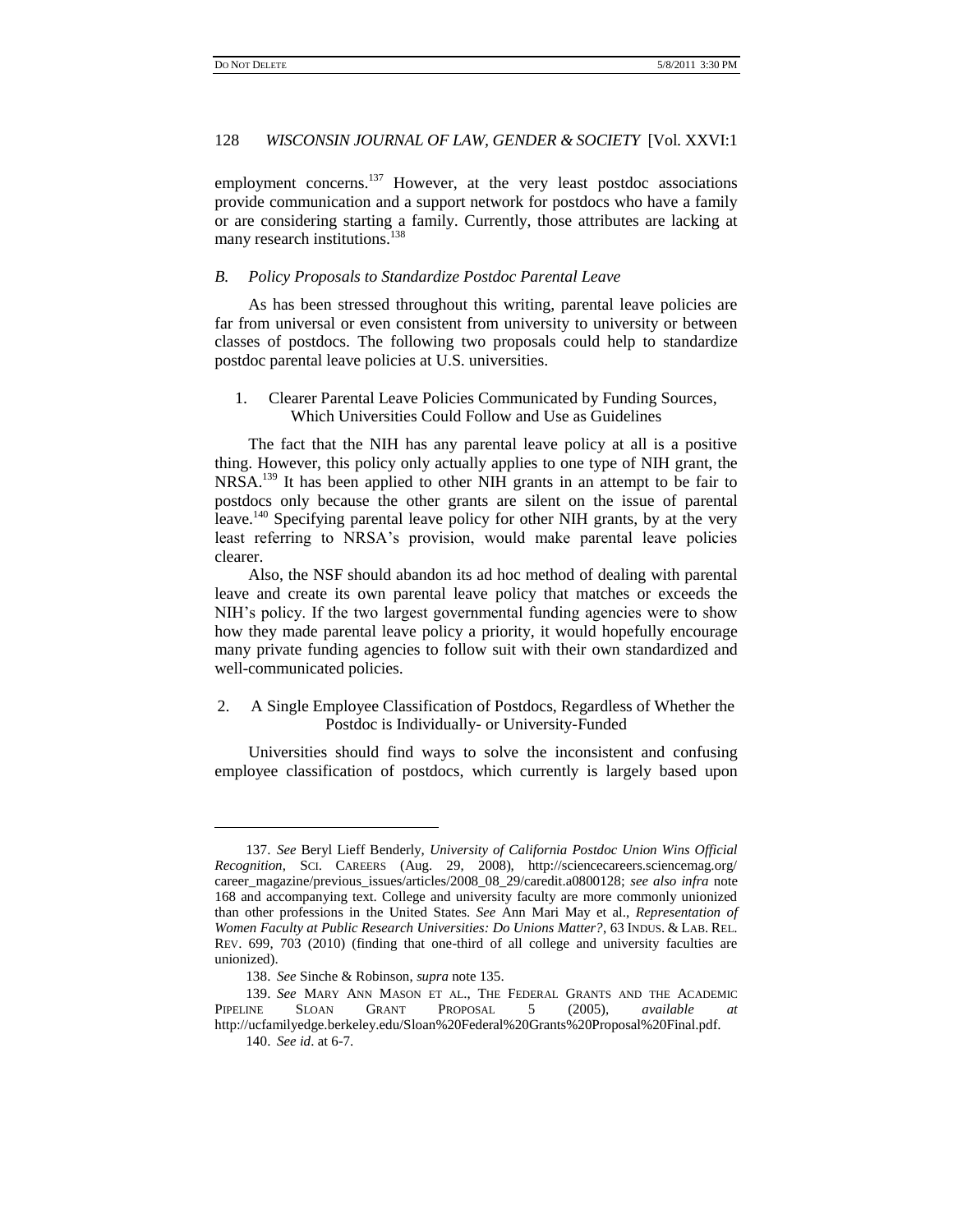funding source.<sup>141</sup> It is unfair and illogical to divide postdocs who do the same kind of work, perhaps next to each other in the same laboratory, on this arbitrary basis.<sup>142</sup> Roslyn Orkin, Dean of Faculty Affairs at Harvard Medical School, explains:

Categorizing postdocs according to salary source—"employee" [paid from sponsor's grant] versus 'stipendee' [paid from an NIH fellowship/training grant or from a private foundation fellowship] is an artificial, essentially administrative classification . . . . What was undoubtedly set out originally by the NIH as a means to protect postdocs ("trainees") from abusive practices, has paradoxically, in many cases, turned out to harm them, largely in terms of access to benefits. $143$ 

According to another administrator, Trevor Penning, Associate Dean for Postdoctoral Research Training at the University of Pennsylvania:

Whether a postdoctoral appointee is a full-time employee or a trainee is fundamental to the issue of compensation and benefits. Federal policy and/or institutions must decide on a single classification for [the] postdocs because in reality they [all] do the same work. Once this classification is made, other policies could become uniform.<sup>144</sup>

The most effective place to make this change would be with the federal government, specifically through funding agency policy and refinement of applicable tax law. Large funding agencies such as the NIH and NSF could clearly state or even require that the postdocs they fund be employees of the university. Federal tax law should acknowledge the unique employment situation of postdocs. Ideally, it should specify that postdocs be considered employees of the university. After all, the university, not the funding agency, has the most control over the postdoc's day-to-day work, and the university also benefits from the work that postdocs perform.<sup>145</sup> One important benefit that

<sup>141.</sup> *See* Laure Haak, *Strategies to Benefit Postdocs: A Guide to Best Practices*, SCI. CAREERS, (June 7, 2002), http://sciencecareers.sciencemag.org/career\_magazine/ previous\_issues/articles/2002\_06\_07/noDOI.9141840545598755171.

<sup>142.</sup> *See* Haak, *supra* note 70. Such actions by universities can lead into complicated tax quagmires. For example, universities that have given all postdocs employee status have been audited by the IRS. *See id*.; Haak, *supra* note 73.

<sup>143.</sup> Haak, *supra* note 70.

<sup>144.</sup> *Id*.

<sup>145.</sup> *See, e*.*g*., I.R.S. Chief Counsel Advice 200944027 (July 22, 2009), *available at* http://www.irs.gov/pub/irs-wd/0944027.pdf (with an example of the analyses that the IRS applies to determine whether an employer-employee relationship exists, applying it to postdocs).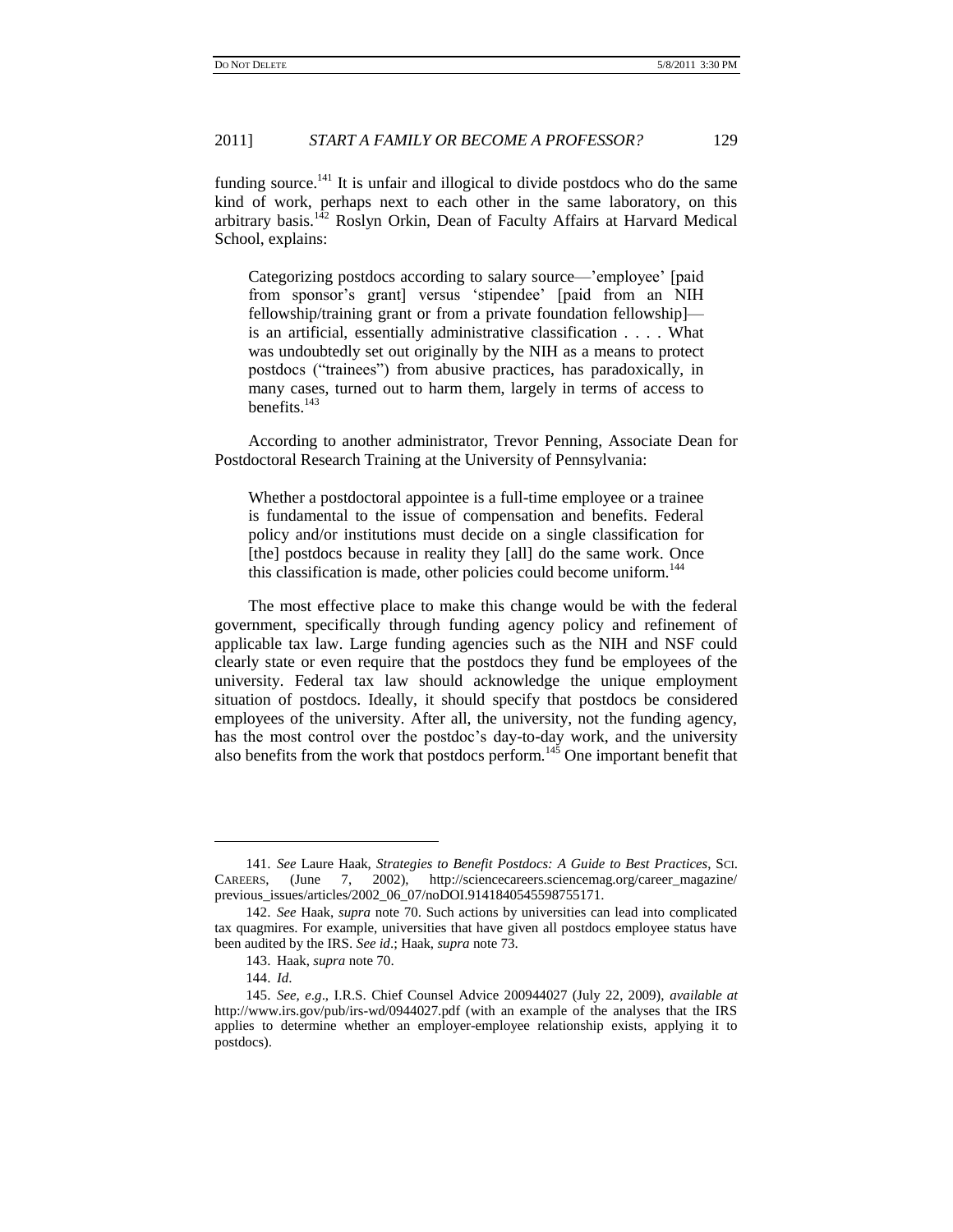more postdocs would enjoy if they were considered employees is FMLA (and state family leave law) eligibility.<sup>146</sup>

In the absence of federal reform, universities can play a part as well. Some universities have already begun to experiment with such policies, such as classifying postdocs as a single class (student, employee, or faculty), regardless of funding source.<sup>147</sup> This kind of innovative problem solving by universities should be encouraged and expanded.

While policy reform is the ultimate goal, litigation may be necessary to compel that reform and also to address the unfortunate event of discriminatory treatment. The next section explores how such problems can be addressed in the judicial system.

# V. LEGAL SOLUTIONS TO ENCOURAGE FAMILY-FRIENDLY POLICIES AND TO ENSURE COMPLIANCE WITH EXISTING LAW

The previous sections explored policies associated with paid or unpaid parental leave, in most cases applying to both male and female postdocs. Regarding a postdoc who is pregnant, even if she is not afforded parental leave through a policy or family leave law, her pregnant status is legally protected from discrimination.<sup>148</sup>

As an initial matter, all supervisors—including PIs—should be familiar with the law"s protection of pregnant employees under Title VII, discussed in detail in the next subsection. Note that in this context, "employee" is broader and may encompass both employee and non-employee postdocs (as discussed as separate classifications in other sections of this writing). In other words, a court would likely not find the fact that the postdoc was individually funded and classified by the university to be a non-employee to be determinative of whether the postdoc was an "employee" for purposes of discrimination protections.<sup>149</sup> Rather, the court would look to the postdoc's actual work environment, supervision structure, and other factors.<sup>150</sup>

<sup>146.</sup> Some postdocs would still not be included if they were employed less than a year or the applicable state-law minimum amount of time. *See supra* notes 58, 69 and accompanying text.

<sup>147.</sup> *See* Haak, *supra* note 70.

<sup>148.</sup> 42 U.S.C. § 2000e(k) (2006).

<sup>149.</sup> The postdoc would need to be found to be an employee for purposes of Title VII. For example, independent contractors are not considered to be employees and are not given Title VII protections. *E*.*g*., Cole v. Venture Transp., Inc., No. 99-3259, 2000 U.S. Dist. LEXIS 4353, at \*7 (E.D. La. Mar. 30, 2000). Because Title VII is not specific as to what constitutes an employee, case law has developed tests such as the Fifth Circuit's "economic realities" test that looks to factors such as the level of control over the worker and who benefits from the work. *See id*.

<sup>150.</sup> *See, e*.*g*., Sizova v. Nat"l Inst. of Standards. & Tech., 282 F.3d 1320 (10th Cir. 2002) (determining whether a postdoc was an employee of either a university, the funding agency, or both). In this Title VII case, which was even brought by a then-pregnant postdoc, the postdoc"s employer was ruled by the Tenth Circuit to be the funding agency and *not* the partnering university. *Id*. at 1330. However, *Sizova* involved unusual circumstances; the postdoc actually performed work on the premises of the funding agency, which is not the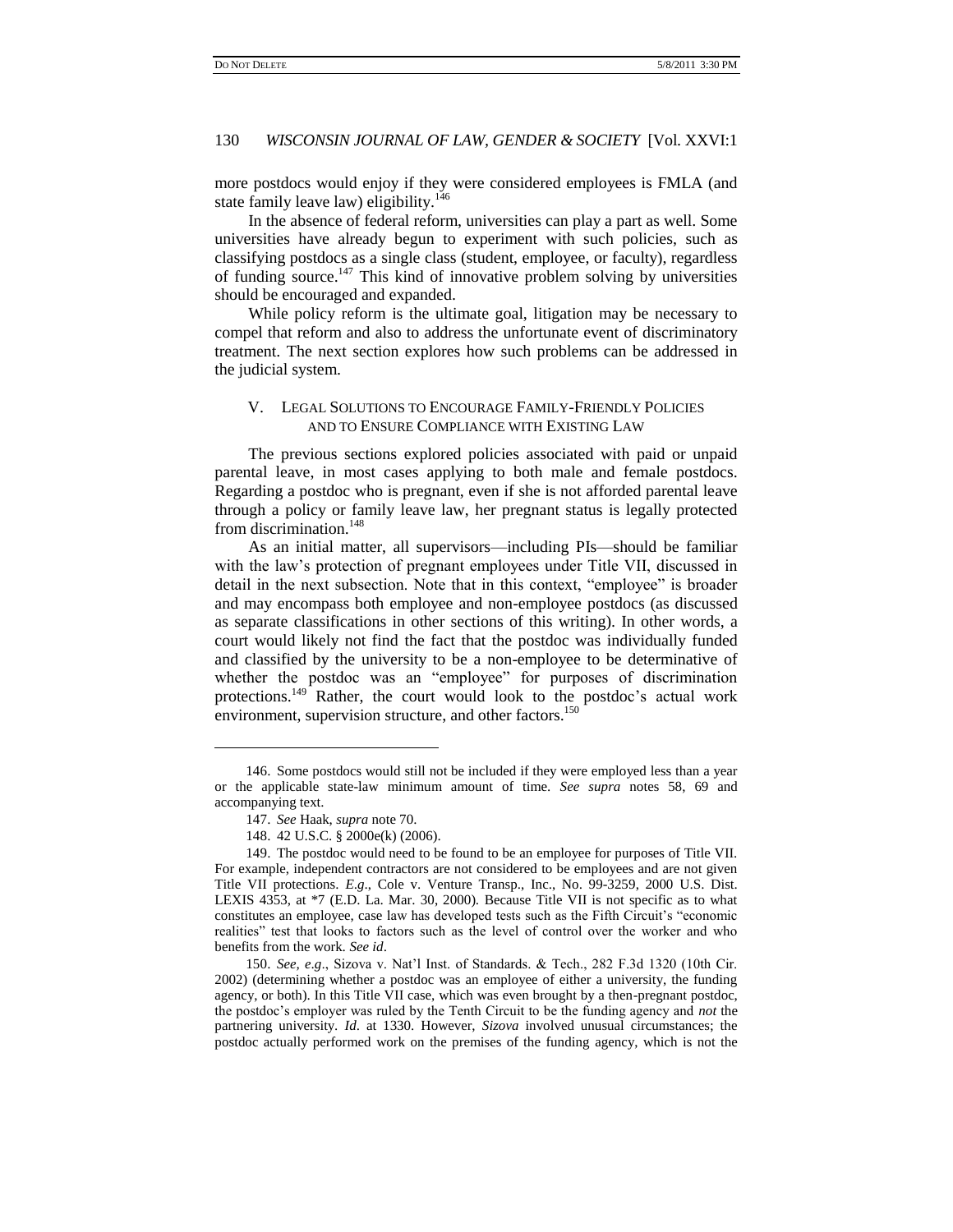$\overline{a}$ 

#### 2011] *START A FAMILY OR BECOME A PROFESSOR?* 131

If a postdoc believes that she has been discriminated against, she may file a complaint with the United States Equal Employment Opportunity Commission (EEOC) to enforce federal antidiscrimination law, or take similar action to enforce applicable state antidiscrimination law.<sup>151</sup> This exhaustion of administrative remedies is generally a required step. On the federal level, if the EEOC finds "reasonable cause to believe that the charge is true," it could bring its own action.<sup>152</sup> Alternately, once the EEOC investigation or case is completed or dismissed, the complainant can obtain her own right to sue.<sup>153</sup>

The following sections outline the applicable law regarding discrimination on the basis of pregnancy.

# *A. Title VII: Protecting Employees from Discrimination*

 $Employees<sup>154</sup>$  are protected from discrimination, including discrimination of a woman"s pregnant condition, by Title VII of the Civil Rights Act of 1964.<sup>155</sup> Universities should realize that parental leave policies, or even the absence of such policies, could run afoul of Title VII.<sup>156</sup> On this point, the federal statute is clear: "A written or unwritten employment policy or practice which excludes from employment applicants or employees because of pregnancy, childbirth or related medical conditions is in prima facie violation of [T]itle VII."<sup>157</sup>

151. *See* Beryl Lieff Benderly, *The Curt Flood Effect*, SCI. CAREERS (Aug. 3, 2007), http://sciencecareers.sciencemag.org/career\_development/previous\_issues/articles/2007\_08\_ 03/caredit\_a0700109.

152. [42 U.S.C. § 2000e-5\(](http://www.lexis.com/research/buttonTFLink?_m=119eee491129e6750a94a98879d7626d&_xfercite=%3ccite%20cc%3d%22USA%22%3e%3c%21%5bCDATA%5b46%20Ala.%20L.%20Rev.%20375%5d%5d%3e%3c%2fcite%3e&_butType=4&_butStat=0&_butNum=778&_butInline=1&_butinfo=42%20USC%202000E-5&_fmtstr=FULL&docnum=4&_startdoc=1&wchp=dGLzVlb-zSkAb&_md5=d3371872d8cc644f64717ba0a2d92239)b).

153. 29 C.F.R. § 1601.28 (2010). The filing of an administrative complaint may trigger a statute of limitations period. For example, Title VII claims must be filed within 300 days of filing the EEOC complaint. *See* 42 U.S.C. § 2000e-5(e)(1). If there is harm caused by a continuing hostile work environment, claims may not be time barred after that 300-day period. *See* Nat"l R.R. Passenger Corp. v. Morgan, 536 U.S. 101, 117 (2002).

154. While postdocs would likely be considered "employees" in this context, RAs have been precluded from Title VII protections by some courts that consider them to be students, not employees. *Compare* Ivan v. Kent State Univ., 863 F. Supp. 581, 585 (N.D. Ohio 1994) (classifying a graduate assistant in a Psychology M.A./Ph.D program as an employee under Title VII because even though she was a student, she also entered into contractual relationships with the university to "render service"), *with* Washington v. Jackson State Univ., 532 F. Supp. 2d 804, 811 (S.D. Miss. 2006) (holding that a doctoral candidate in a psychology department as not an "employee" protected under Title VII, despite the fact that he received a stipend).

155. 20 U.S.C. § 1681.

156. *See* Williams & Segal, *supra* note 4, at 103, 106 (showing examples of successful Title VII cases and attributing cases often cited as examples of Title VII"s ineffectiveness to weak facts or poor lawyering).

157. 29 C.F.R. § 1604.10(a).

case for the academic postdocs that this writing focuses upon. *See id*. The point to be emphasized here is that a court should and will explore the specific facts and circumstances of employment and not take at face-value a university determination that the postdoc is not an employee.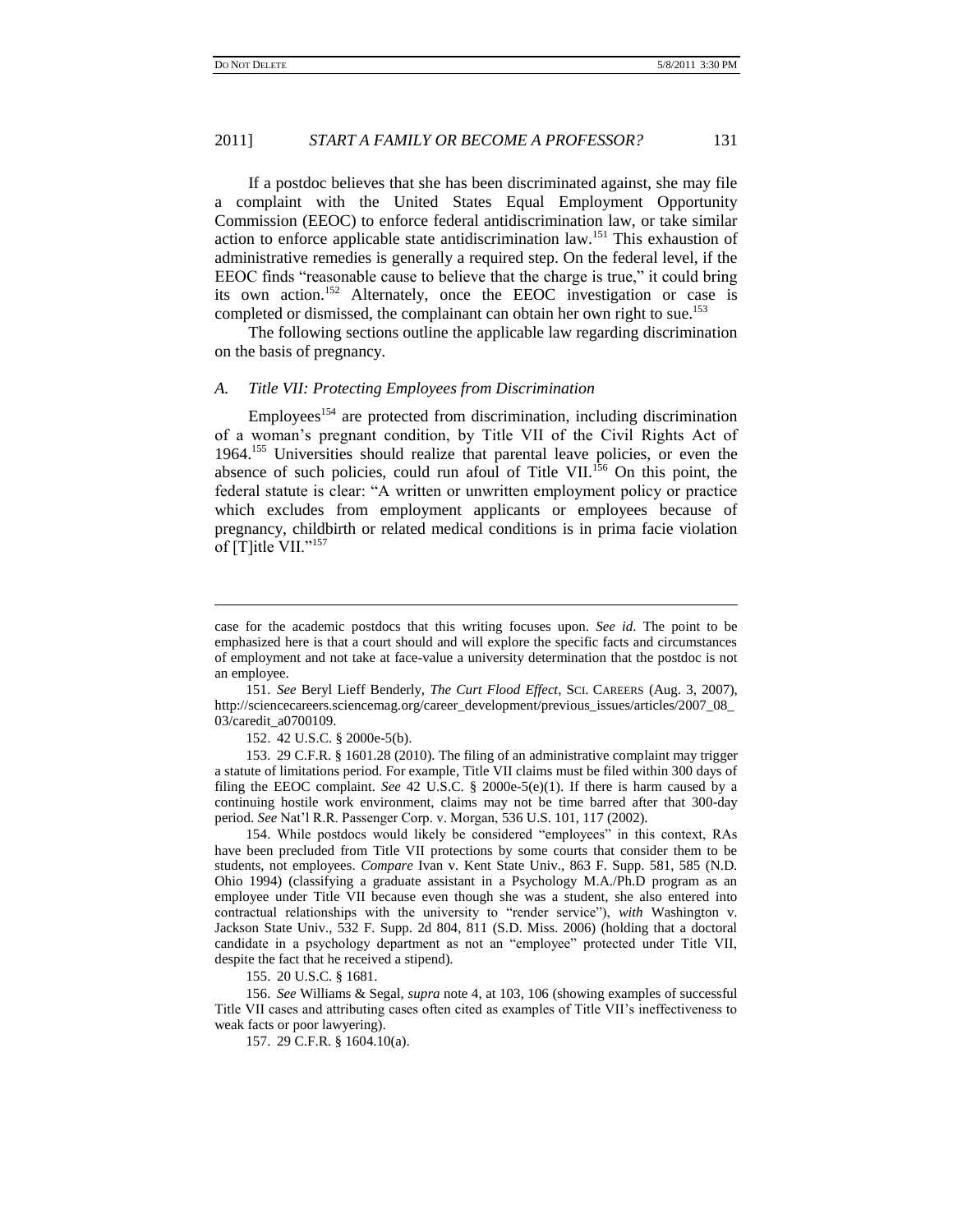In 1978, Congress amended Title VII with the Pregnancy Discrimination Act (PDA), adding pregnancy to the list of protected statuses.<sup>158</sup> Note the PDA requires that employers treat pregnant employees the same as other employees, not that pregnant employees are to be given special treatment.<sup>159</sup> The following section outlines methods and proposals to reshape the current academic environment through the law into one more accepting of researchers starting families while pursuing a career.

If a plaintiff brings a Title VII suit against a state university, the university may include in its defenses protection by Eleventh Amendment immunity.<sup>160</sup> Courts have held that in some circumstances public institutions may not be protected by that immunity, but only when Congress "both unequivocally intends to do so and "act[s] pursuant to a valid grant of constitutional authority."<sup>161</sup> While this complicated standard is outside of the scope of this writing,<sup>162</sup> potential litigants should take note of this extra consideration for state universities.

The Title VII doctrine recognizes two types of discrimination, discussed in the following subsections.

#### 1. Disparate Treatment

The first type of discrimination claimants may allege is disparate treatment. These cases require the claimant to evidence discriminatory intent, through the judicially-created *McDonnell Douglas* burden-shifting framework.<sup>163</sup> The first burden lies with the plaintiff to establish a prima facie case of disparate treatment between two different groups.<sup>164</sup> To use a hypothetical situation as an example, a pregnant woman could sue over her

 $\overline{a}$ 

162. *See Nanda*, 303 F.3d at 823-31.

<sup>158.</sup> *See id*. Congress passed the PDA as an implicit rejection of holdings such as *General Electric Co*. *v*. *Gilbert*, in which the United States Supreme Court had interpreted Title VII to mean discrimination based upon pregnancy was not gender discrimination. *See*  429 U.S. 125, 146 (1976). *See generally* Julie Manning Magid, *Pregnant with Possibility: Reexamining the Pregnancy Discrimination Act*, 38 AM. BUS. L.J. 819 (2001) (proposing that plaintiffs alleging discrimination based on pregnancy should not be confined to the *Douglas-McDonnell* framework, because the ability to become pregnant is a "biological reality" not a condition to compare with similarly-situated non-pregnant workers).

<sup>159.</sup> *See* 42 U.S.C. § 2000e(k).

<sup>160.</sup> *See* Nanda v. Bd. of Trs. of the Univ. of Ill., 303 F.3d 817, 822-23 (2002).

<sup>161.</sup> *See* Bd. of Trs. of the Univ. of Ala. v. Garrett, 531 U.S. 356, 363 (2001) (citing Kimel v. Fl. Bd. of Regents, 528 U.S. 62, 73 (2000)). The interplay of Title VII claims and Eleventh Amendment immunity requires an exploration of what powers the Fourteenth Amendment gives to Congress and the courts, respectively.

<sup>163.</sup> McDonnell Douglas Corp. v. Green, 411 U.S. 792, 802-03 (1973). This is also known as an "indirect case." Maldonado v. U.S. Bank, 186 F.3d 759, 762 (1999). *See generally* Jamie Darin Prenkert, *The Role of Second-Order Uniformity in Disparate Treatment Law:* McDonnell Douglas*'s Longevity and the Mixed-Motives Mess*, 45 AM. BUS. L.J. 511 (2008) (discussing the effect of the newer "mixed-motive" theory of disparate treatment, in which if the employer relied on both discriminatory *and* legitimate reasons in its act, it can be found liable for discrimination).

<sup>164.</sup> *See McDonnell Douglas Corp*., 411 U.S. at 802-03.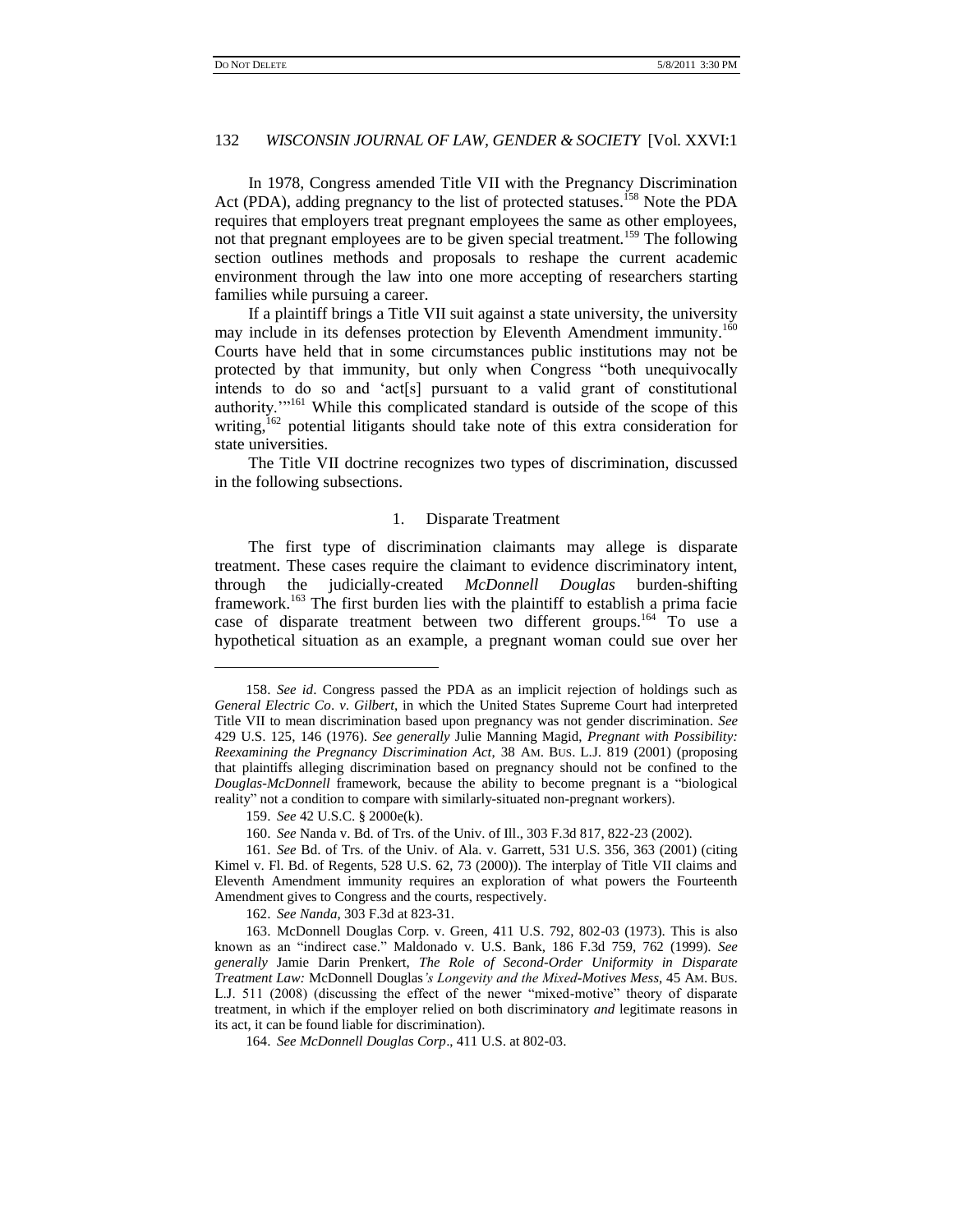postdoctoral fellowship position not being renewed for an additional year, while another postdoc in the laboratory (who began his postdoctoral fellowship at the same time) was invited to continue his fellowship. If the plaintiff successfully establishes a prima facie case, the defendant has the burden of rebutting the contention by providing a legitimate, nondiscriminatory explanation for the disparate treatment.<sup>165</sup> Continuing the hypothetical, the defending university may claim that the treatment was nondiscriminatory because the PI only had enough funding to keep one of the two postdocs, and the non-pregnant postdoc had a stronger performance record than the pregnant postdoc. If the defendant provides an adequate explanation, the final burden shifts to the plaintiff to attack the defendant"s explanation as pretextual or unpersuasive.<sup>166</sup> The hypothetical pregnant woman might rebut the university's explanation by producing evidence that the non-pregnant postdoc actually had a poor work record (such as work reviews or other indicators such as research results), while she had performed in a far superior manner by those benchmarks. The plaintiff has the ultimate burden to prove by a preponderance of evidence that the defendant intentionally discriminated because of the plaintiff's protected status.<sup>167</sup>

There is little case law of Title VII"s disparate treatment doctrine used in a claim involving pregnant postdocs, although there is potential support for postdocs bringing such claims. In *Towers v. State University of New York*, the United States District Court for the Eastern District of New York did appear willing to hear disparate treatment claims from a former physics postdoc who became pregnant.<sup>168</sup> Although the court dismissed many of her claims, including the one alleging pregnancy discrimination,<sup>169</sup> the court appeared to have no issue with the postdoc plaintiff's claimed employee status.<sup>170</sup> Another example, *Zhang v. Massachusetts Institute of Technology*, involved a plaintiff whose temporary postdoctoral appointment in an atmospheric sciences laboratory was not renewed after her supervisor learned that she was pregnant.<sup>171</sup> Zhang alleged claims including disparate treatment on the basis of sex (specifically, her pregnancy).<sup>172</sup> The Appeals Court of Massachusetts reversed the trial court's ruling of summary judgment for the defendants and remanded the case for a determination on the factual disputes.<sup>173</sup> Cases such as *Towers* and *Zhang* do show that, at the very least, there is potential for

<sup>165.</sup> *See id*.

<sup>166.</sup> *See id*.

<sup>167.</sup> *See id*.

<sup>168.</sup> *See* No. 04-5243, 2007 U.S. Dist. LEXIS 37373 (E.D.N.Y. May 21, 2007).

<sup>169.</sup> *See id*. The court also dismissed the claims against one of the defendants, a state university, because they were barred by the Eleventh Amendment. *Id*. at \*14.

<sup>170.</sup> *Id*. at \*10 ("Although untimely, the … denial of maternity leave may be considered with respect to [what were other, timely and successful claims] as background evidence of discriminatory intent.").

<sup>171.</sup> *See 708 N*.*E*.*2d 128, 130-32 (Mass*. *App*. *Ct*. *1999)*.

<sup>172.</sup> *Id*. at 130.

<sup>173.</sup> *Id*. at 133.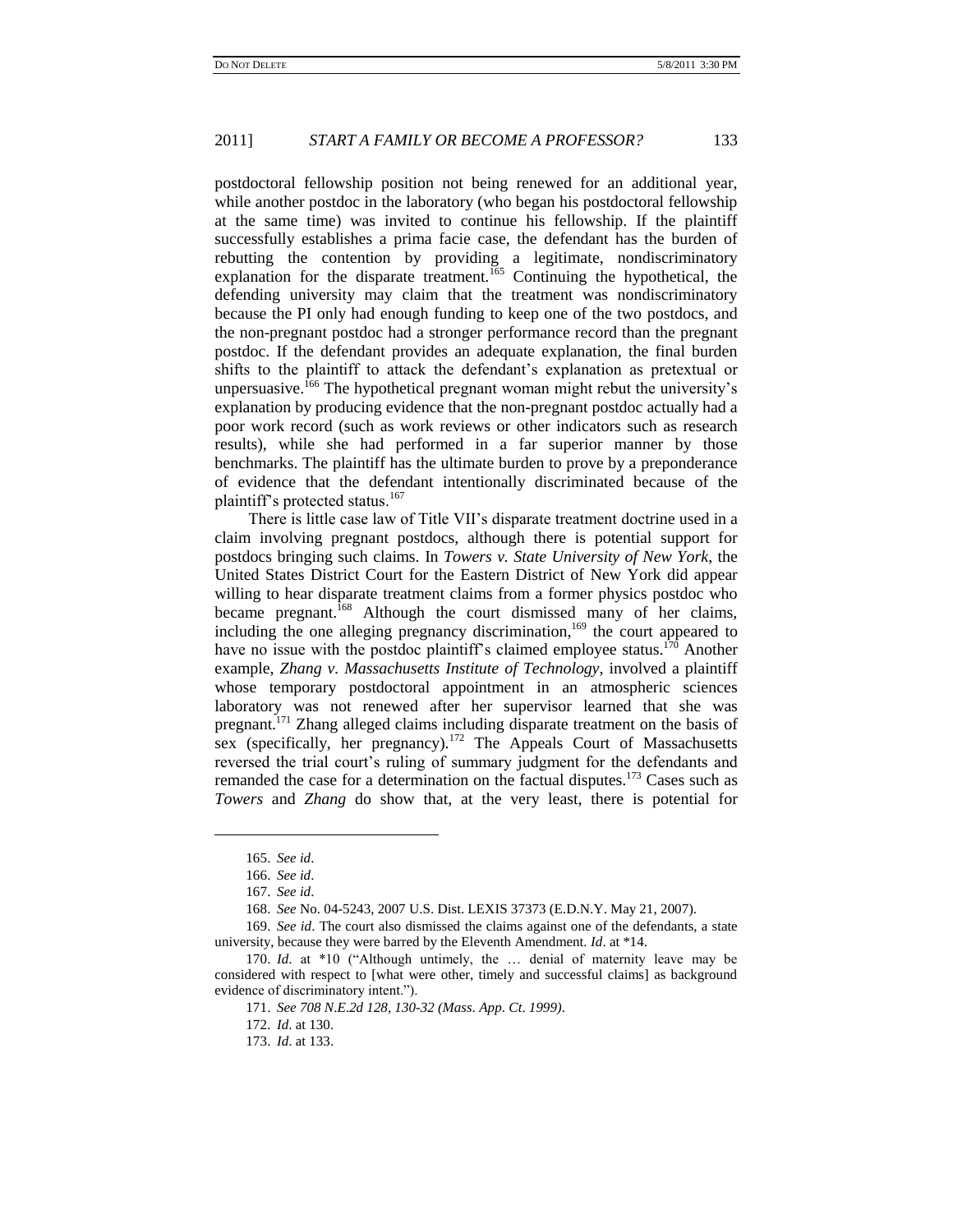disparate treatment claims involving pregnant postdocs to survive the summary judgment phase with prima facie evidence of discrimination.

Other cases not involving universities indicate how the theory of disparate treatment may play out for pregnant postdocs. In general, the more obvious the discriminatory intent, the better the chances of a successful claim. For example, in *Maldonado v. United States Bank*, a disparate treatment claim—one in which a bank employee was promptly fired within one day of announcing that she was pregnant—survived a motion for summary judgment.<sup>174</sup>

Postdocs should be aware of what attorney and policy advocate Joan Williams terms "hostile prescriptive stereotyping"—comments such as "Oh, my God, she's pregnant again."<sup>175</sup> Although one would guess that few supervisors would be so foolish to say such things, Williams argues that even today the "loose lips" phenomenon is potentially "prevalent."<sup>176</sup> Such remarks, if included in the record, could tip the evidence in a plaintiff"s favor in a disparate treatment case.<sup>177</sup>

Such clear evidence is rare in the world of academia and the complicated employment structure in academia gives defending universities an opportunity to find a non-discriminatory explanation for treatment.<sup>178</sup> In *Fisher v. Vassar College,* the United States Court of Appeals for the Second Circuit ruled against the plaintiff, a female biology professor who had been denied tenure for her university position.<sup>179</sup> The plaintiff brought a prima facie case of disparate treatment between men and women at the university regarding tenure selection.<sup>180</sup> However, the plaintiff's anecdotal evidence of disparate treatment was no match for the defendant's evidence—a fourteen-page recommendation by the biology department outlining the ways that the plaintiff lacked the level of scholarship, teaching ability, service and leadership required for a tenure grant.<sup>181</sup> The court ruled that the defending educational institution successfully met its burden to prove a legitimate reason for its decision to deny tenure.<sup>182</sup>

*Fisher* shows that bringing a successful disparate treatment claim is an uphill battle. The defendant can often argue that the employee was treated the way she was because of a legitimate reason, such as poor job performance, better candidates for the position, etc.<sup>183</sup> In the world of scientific research,

 $\overline{a}$ 

181. *See id*. at 1434, 1438, 1440.

182. Id. *at 1434*.

<sup>174.</sup> 186 F.3d 759 (7th Cir. 1999).

<sup>175.</sup> Williams & Segal, *supra* note 4, at 106 (using a direct quote from the case *Sheehan v*. *Donlen Corp*.[, 173 F.3d 1039, 1042 \(7th Cir. 1999\)\).](http://www.lexis.com/research/buttonTFLink?_m=a970d452048a43be6ae7585513aaa3c8&_xfercite=%3ccite%20cc%3d%22USA%22%3e%3c%21%5bCDATA%5b26%20Harv.%20Women%27s%20L.J.%2077%5d%5d%3e%3c%2fcite%3e&_butType=3&_butStat=2&_butNum=653&_butInline=1&_butinfo=%3ccite%20cc%3d%22USA%22%3e%3c%21%5bCDATA%5b173%20F.3d%201039%2cat%201042%5d%5d%3e%3c%2fcite%3e&_fmtstr=FULL&docnum=1&_startdoc=1&wchp=dGLzVzz-zSkAb&_md5=9eaffc6bf0ba25ec2017cce102d82892)

<sup>176.</sup> *Id*. at 107.

<sup>177.</sup> *See id*.

<sup>178.</sup> *See* Stark, *supra* note 2, at 102 (referring to the "systemic discrimination against tenured women faculty" that was successfully accomplished at the Massachusetts Institute of Technology for many years).

<sup>179.</sup> *See 70 F*.*3d 1420 (2d Cir*. *1995)*.

<sup>180.</sup> *See id*. at 1450.

<sup>183.</sup> For example, in *Fisher*, Vassar College successfully persuaded the trial court that the plaintiff, Fisher, had been fairly considered for tenure and simply was not qualified for the position. *See id*. at 1426-27.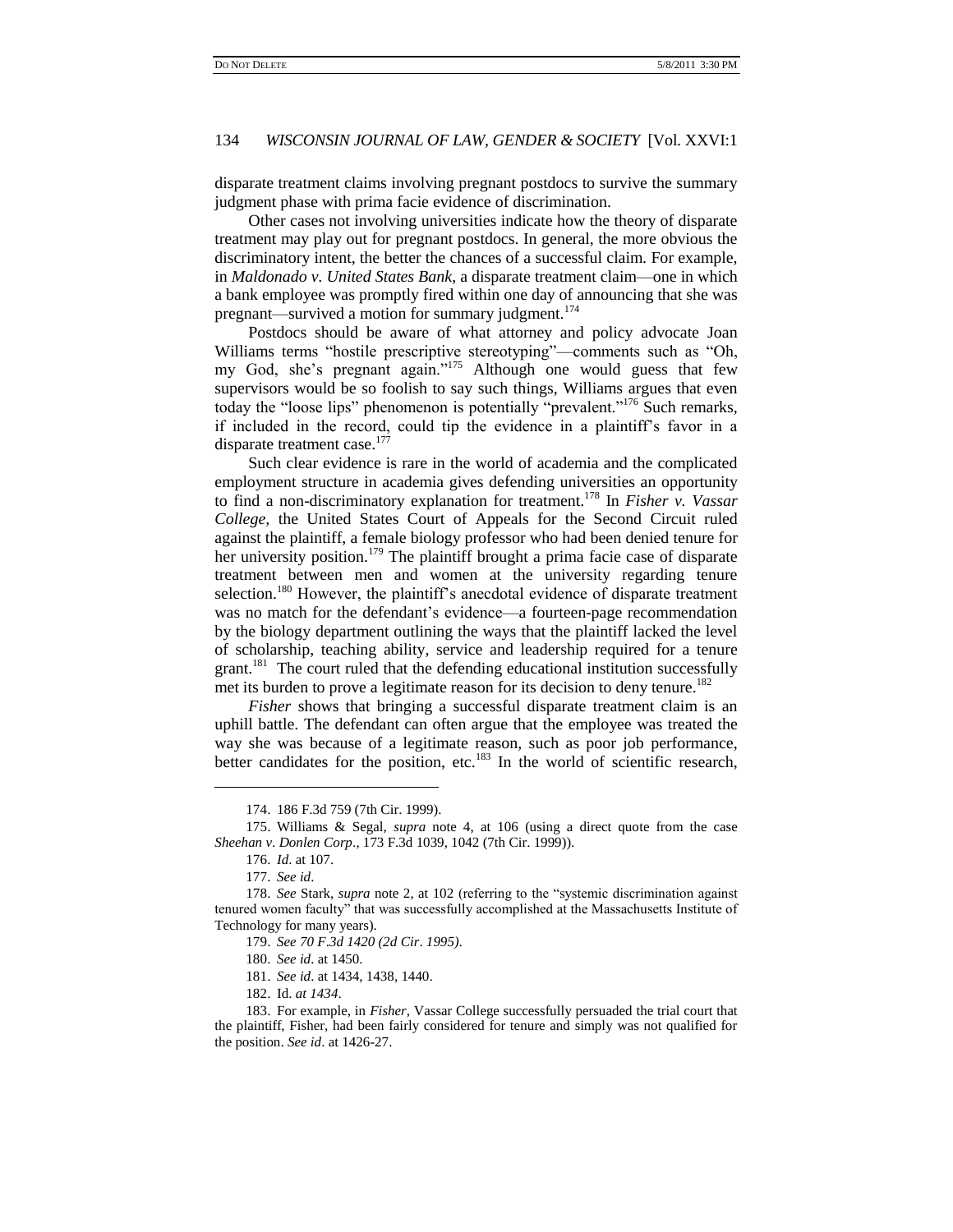performance benchmarks are difficult to measure. Hard work may not be rewarded with the desired experimental results that the scientist is seeking. The indefinite nature of success in postdoctoral research provides universities with wide openings to find an explanation for why they treated a given postdoc the way that they did.

### 2. Disparate Impact

The second type of Title VII-protected discrimination is disparate impact, where the results of a seemingly neutral action by an employer adversely impact a protected class.<sup>184</sup> Unlike disparate treatment, it does not require discriminatory intent.<sup>185</sup> Instead, the plaintiff shows that a facially neutral policy disparately impacts a protected class, often using statistical evidence.<sup>186</sup> If the plaintiff can do that, the employer has an opportunity to explain that the disparate impact is caused by a legitimate occupational qualification or business necessity.<sup>187</sup> Then the plaintiff has the ultimate burden to show either that the employer"s explanation is pretextual, or that the employer failed to pursue a less discriminatory alternative.<sup>188</sup>

In order to survive a motion for summary judgment, a disparate impact claimant must demonstrate a strong showing of that impact upon a protected class.<sup>189</sup> This can be difficult for any class, but is especially complicated for a *pregnant* female class, because pregnancy is a temporary condition that does not necessarily include all female employees.<sup>190</sup> Although similar logic in older case law was superseded by the PDA,<sup>191</sup> such reasoning still appears in recent cases. For example, *Davidson v. Franciscan Health System of the Ohio Valley, Inc.* involved an absentee policy that terminated twenty-two employees, twenty-one of them women.<sup>192</sup> Because the protected class at issue in that case was pregnant women, the court looked to whether any of the employees were terminated for any reasons relating to a pregnant condition, such as exceeding the authorized maternity leave.<sup>193</sup> None of the women had been terminated for reasons relating to pregnancy or were pregnant at the time of termination, so the court found no disparate impact.<sup>194</sup>

This case provides a lesson of how to frame the disparate impact issue. In order to survive a defendant"s motion for summary judgment, the court must be persuaded not to divide a class of women who were pregnant at the time of the

<sup>184.</sup> *See* Stark, *supra* note 2, at 125.

<sup>185.</sup> *See id*. at 125-26.

<sup>186.</sup> *See id*.; *e*.*g*., Griggs v. Duke Power Co., 401 U.S. 424 (1971).

<sup>187.</sup> *See* Stark, *supra* note 2, at 126.

<sup>188.</sup> *See id*. at 118.

<sup>189.</sup> *See* Magid, *supra* note 158, at 853-54. *See generally* Joanna L. Grossman, *Pregnancy, Work, and the Promise of Equal Citizenship*, 98 GEO. L.J. 567, 615-19 (2010).

<sup>190.</sup> *See* Magid, *supra* note 158, at 853-54.

<sup>191.</sup> *See* Geduldig v. Aiello, 417 U.S. 484 (1974).

<sup>192.</sup> *See* 82 F. Supp. 2d 768, 772 (S.D. Ohio 2000).

<sup>193.</sup> *See id*. at 774-75.

<sup>194.</sup> *[See id](http://www.lexis.com/research/buttonTFLink?_m=770f1b15ed54cbd35068ca70fa5180a9&_xfercite=%3ccite%20cc%3d%22USA%22%3e%3c%21%5bCDATA%5b38%20Am.%20Bus.%20L.J.%20819%5d%5d%3e%3c%2fcite%3e&_butType=3&_butStat=2&_butNum=350&_butInline=1&_butinfo=%3ccite%20cc%3d%22USA%22%3e%3c%21%5bCDATA%5b82%20F.%20Supp.%202d%20768%5d%5d%3e%3c%2fcite%3e&_fmtstr=FULL&docnum=8&_startdoc=1&wchp=dGLbVzb-zSkAl&_md5=a684f26574b72e87ea57b629ef0a539f)*.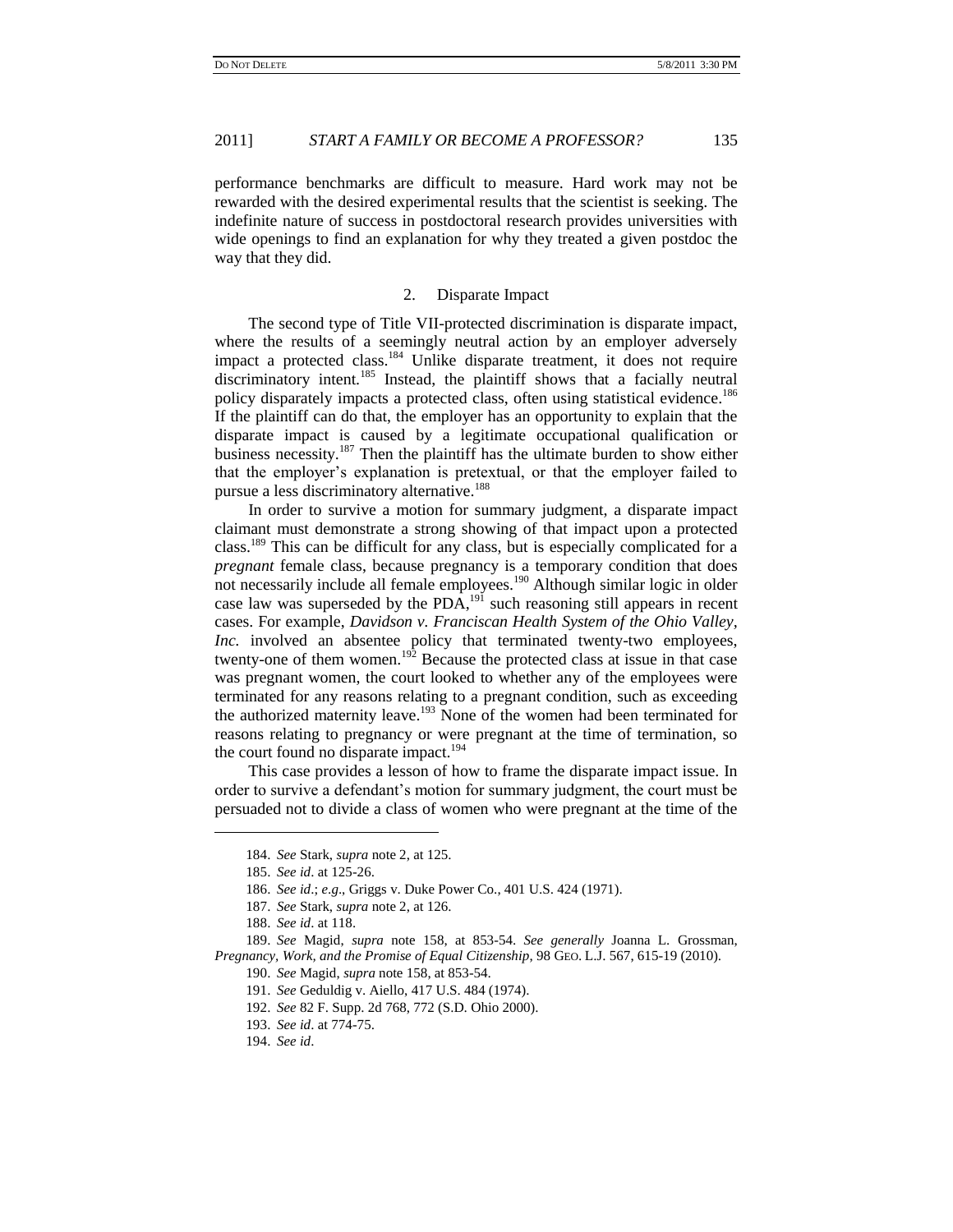act and those who were not.<sup>195</sup> Rather, the plaintiff should attempt to persuade the court that female employees, who should have the freedom to consider pregnancy *even if they are not pregnant at the time*, constitute one protected class.<sup>196</sup>

Although disparate treatment may be more applicable to individual postdocs, a possible disparate impact suit might be brought against a university that does not provide adequate parental leave to pregnant postdocs. For instance, if a leave policy granted varying time or options in a manner that disadvantaged pregnant women (perhaps treating other disabilities differently than pregnancy), a court could find an impermissible disparate impact.<sup>197</sup> However, there must be a policy in the first place to be attacked—the PDA does not *force* employers to carry a maternity or parental leave policy<sup>198</sup> (and some may consider that to be the job of FMLA safeguards<sup>199</sup>). Because most leave policies are careful not to explicitly disadvantage pregnant employees, disparate treatment would seem to be the more commonly-applicable and effective way for a postdoc to bring a legal claim if she has suffered adverse consequences through her pregnancy (although both types of claims can be brought concurrently). $200$ 

# *B. Title IX: Protections from Discrimination Within Educational Programs*

Along with Title VII, Title IX of the Educational Amendments of 1972 would logically be applicable for pregnant postdocs who wish to legally challenge discriminatory behavior. Title IX prohibits exclusion of participation, denial of benefits, or discrimination under educational programs that receives federal funding.<sup>201</sup> Title IX impacts postdocs at public universities because it applies to any federally-funded educational program.<sup>202</sup> Doctoral students have successfully brought sex discrimination claims based on rejection from graduate schools. $2^{03}$  However, the United States Supreme Court has limited

 $\overline{a}$ 

198. *See* Grossman, *supra* note 189, at 616.

199. *See id*. at 612.

200. For example, the plaintiffs in *Scherr* alleged both types of discrimination. *See Scherr*, 867 F.2d at 976.

201. *See* [20 U.S.C.](http://en.wikipedia.org/wiki/Title_20_of_the_United_States_Code) § [1681](http://www.law.cornell.edu/uscode/20/1681.html) (2006).

202. Claims against public universities also have to contend with the Eleventh Amendment immunity issue. *See supra* notes 160-62 and accompanying text.

203. *See* Cannon v. Univ. of Chi., 441 U.S. 678 (1979) (a prospective medical school student successfully argued that she was discriminated against when her application was rejected).

<sup>195.</sup> Magid, *supra* note 158, at 854.

<sup>196.</sup> *See id*.

<sup>197.</sup> See the Seventh Circuit"s handling of disparate impact with regard to pregnant employees (here, teachers) in *Scherr v*. *Woodland School Community Consolidated District No*. *50*, 867 F.2d 974 (7th Cir. 1988) (reversing a finding of summary judgment against two pregnant teachers bringing a disparate impact challenge) and *United States v*. *Board of Education of Consoidated High School District 230*, 983 F.2d 790 (7th Cir. 1993) (finding a school district policy that provided varying options to combine sick and maternity leave did not disparately impact pregnant employees impermissibly).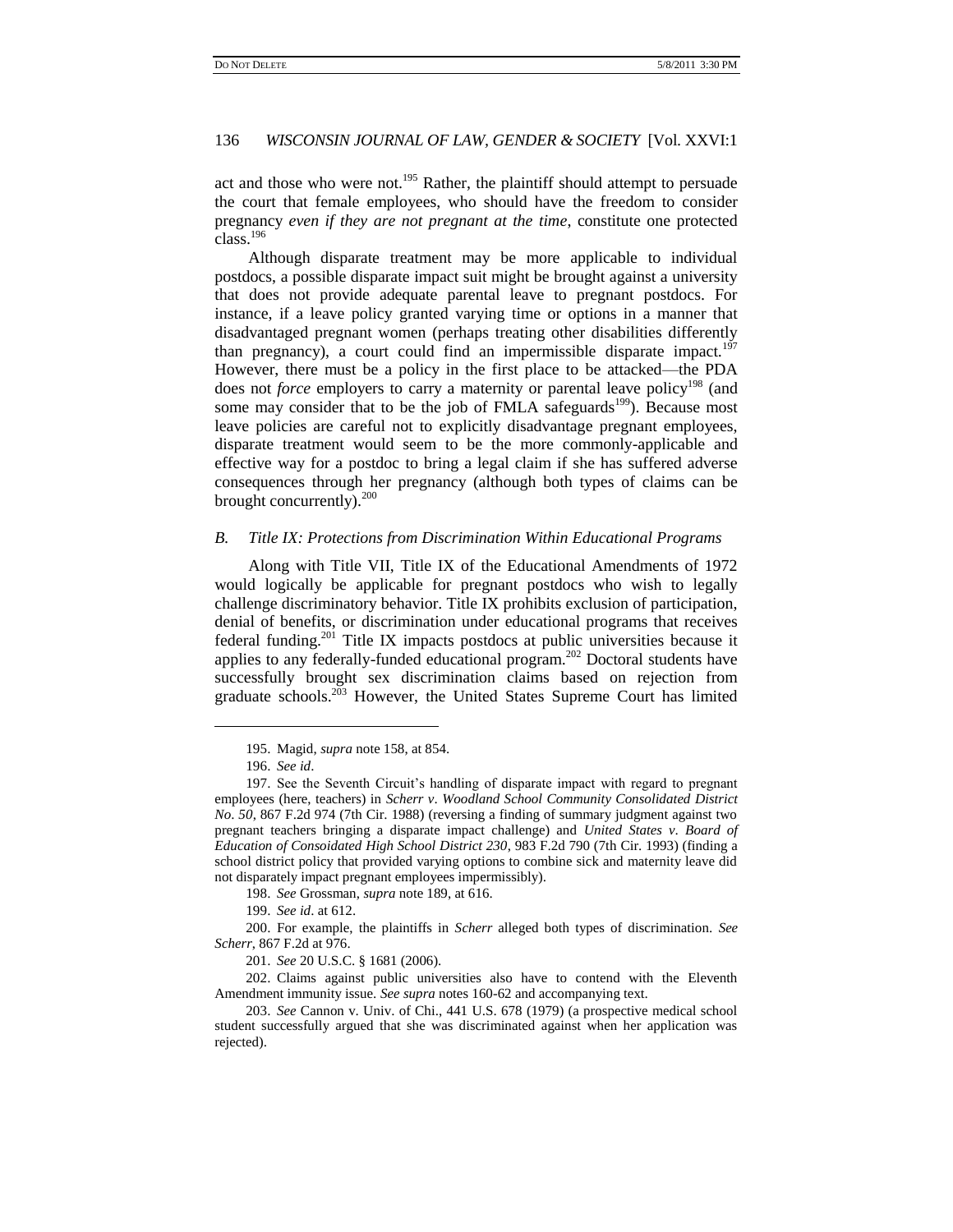such private causes of action to intentional discrimination<sup>204</sup> and otherwise restricted the scope of Title IX. $205$  Because postdocs are considered employees in this context, $206$  they must make legal challenges though the remedial scheme of Title VII instead of Title IX.<sup>207</sup>

### *C. Other Potential Legal Claims*

In the event that a postdoc brings a claim against the university for discrimination based on her pregnant condition, Title VII would be the primary avenue for claims. However, other litigation strategies that apply broadly to most professions could be applied to pregnant postdocs, particularly if the postdoc were terminated from her position.<sup>208</sup> For example, sexual harassment or hostile work environment theories would be possible in a case with strong facts and evidence.<sup>209</sup> Some evidence might be allowed in a hostile work environment case that would not be in a disparate treatment case, such as discriminatory actions coming from fellow workers instead of the supervisor.<sup>210</sup>

It should be noted that even if a postdoc leaves her fellowship by her own accord (as opposed to being terminated), she may still be eligible for legal relief. If a postdoc was treated so severely after requesting parental leave that she felt forced to quit, a constructive discharge cause of action could be possible.<sup>211</sup> In essence, if the discriminatory treatment was substantial enough to make the postdoc feel as if she had no other option but to resign from her fellowship, a court may consider that synonymous with an actual discharge by a supervisor.

While this writing has focused on legal remedies for discrimination in federal law, those remedies are not necessary exclusive. Postdocs may also have some legal theories for causes of action under state statutes and common law actions such as the tort action for wrongful discharge.<sup>212</sup> This would be especially pertinent if a legally-injured postdoc belonged to a collective bargaining unit such as a union.<sup>213</sup> The larger point to be taken here is a postdoc

<sup>204.</sup> *See* Stark, *supra* note 2, at 126.

<sup>205.</sup> *See id*. at 124 n.95 and accompanying text (citing Alexander v. Sandoval, 532 U.S. 275 (2001) (limiting the scope of Title VI of the Civil Rights Act of 1964) and other case law that analogized Title XI to Title VI, effectively extending *Alexander*"s holding to Title XI); *see also* Towers v. State Univ. of N.Y., No. 04-5243, 2007 U.S. Dist. LEXIS 37373 (May 21, 2007); *supra* notes 168-70 and accompanying text.

<sup>206.</sup> *See supra* notes 149, 154 and accompanying text; *see also Towers*, 2007 U.S. Dist. LEXIS 37373, at \*13.

<sup>207.</sup> *E*.*g*., *Towers*, 2007 U.S. Dist. LEXIS 37373, at \*13.

<sup>208.</sup> *See generally* Williams & Segal, *supra* note 4, at 90-103 (exploring the "chilly climate for family caregivers").

<sup>209.</sup> *See id*. at 138-39.

<sup>210.</sup> *See id*. at 139.

<sup>211.</sup> *See id*.

<sup>212.</sup> *See id*. at 155-60.

<sup>213.</sup> *See id*. at 159-60. Postdocs at some universities sometimes do have organized representation, and at least one, the University of Connecticut Health Center, is represented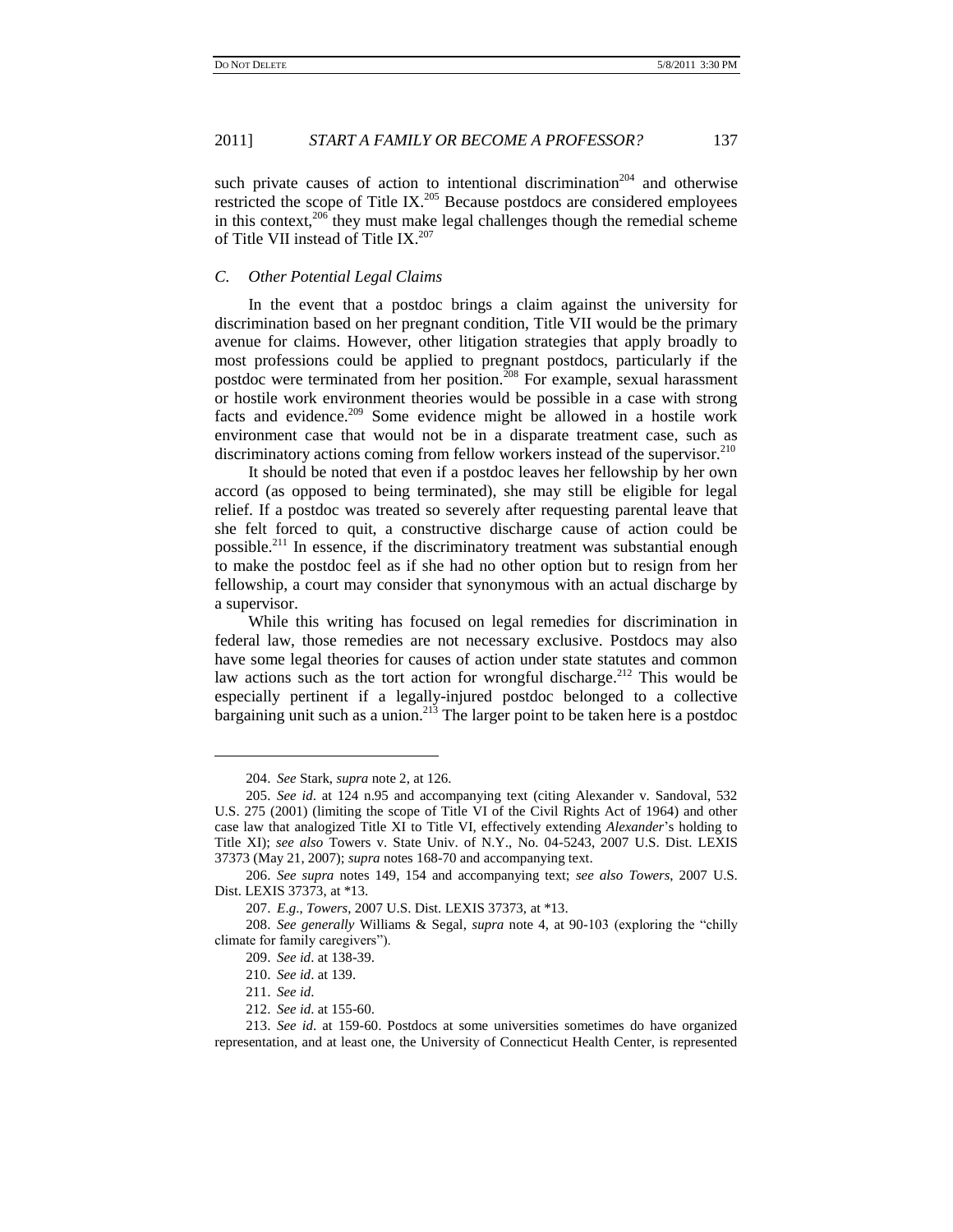who has suffered discrimination may have several avenues for legal relief, looking at the circumstances of her situation.

#### **CONCLUSION**

Postdocs comprise a growing and aging class of scientists-in-training who typically do not have clear parental leave policies at the universities where they perform research. With clear policies in place and with fewer opportunities for discrimination, female postdocs in particular would be more encouraged to remain on the academic track even if they wanted to start a family. Given the underrepresentation of women in science, technology, engineering, and math (collectively, STEM) disciplines,<sup>214</sup> clarifying and expanding parental leave policies could help attract and retain female scientists in academic track careers.<sup>215</sup> Unclear policies regarding rights and benefits such as parental leave do not foster a family-friendly climate with these potential future scientists. As postdoctoral appointments have grown both in number and length,<sup>216</sup> universities and funding sources—particularly the  $NH<sup>217</sup>$ —should develop more protective policies and also better communicate the content of these policies.

Reform should be aimed at a "model policy" that all universities in the United States can attempt to emulate. A model parental leave policy would incorporate many of the features discussed in this writing. Such a policy would be applied at the university level for the sake of consistency and simplicity. That way, individual departments would not have to spearhead initiatives in a piecemeal fashion across the university. It would provide coverage to all postdocs, regardless of funding source. By having a clear paid leave policy in place, postdocs would be able to take advantage of funding source policies (such as the one already in place for the NRSA) that commit to match whatever the university offers up to a given level. A model policy should also compare itself to more generous family policies in place in other countries, which U.S. universities compete with for the best and brightest scientific researchers.<sup>218</sup> For

by a "bona fide labor union." Davis, *supra* note 10, at 2; *see also supra* note 137 and accompanying text.

<sup>214.</sup> *See* Stark, *supra* note 2, at 110-12.

<sup>215.</sup> Even though improved parental leave policies would help attract both women and men, the fact remains that women overwhelmingly assume the role of caregiver in U.S. families. In the United States in 2007, it was estimated that between approximately three and twenty percent of stay-at-home parents were fathers. See Katherine Shaver, *Stay-at-Home Dads Forge New Identities, Roles*, THE WASH. POST, June 17, 2007, *available at* http://www. washingtonpost.com/wpdyn/content/article/2007/06/16/AR2007061601289.html; see also Thomas H. Barnard & Adrienne L. Rapp, *Pregnant Employees, Working Mothers and the Workplace—Legislation, Social Change and Where We Are Today*, 22 J.L. & HEALTH 197, 232-33 (2009) (discussing why women leave the workforce and the "opt-out hypothesis," a theory that many women freely choose to care for their families at the expense of their careers).

<sup>216.</sup> *See* Kennedy, *supra* note 1.

<sup>217.</sup> GOULDEN ET AL., *supra* note 7, at 9 fig.3.

<sup>218.</sup> *See id*. at 28.